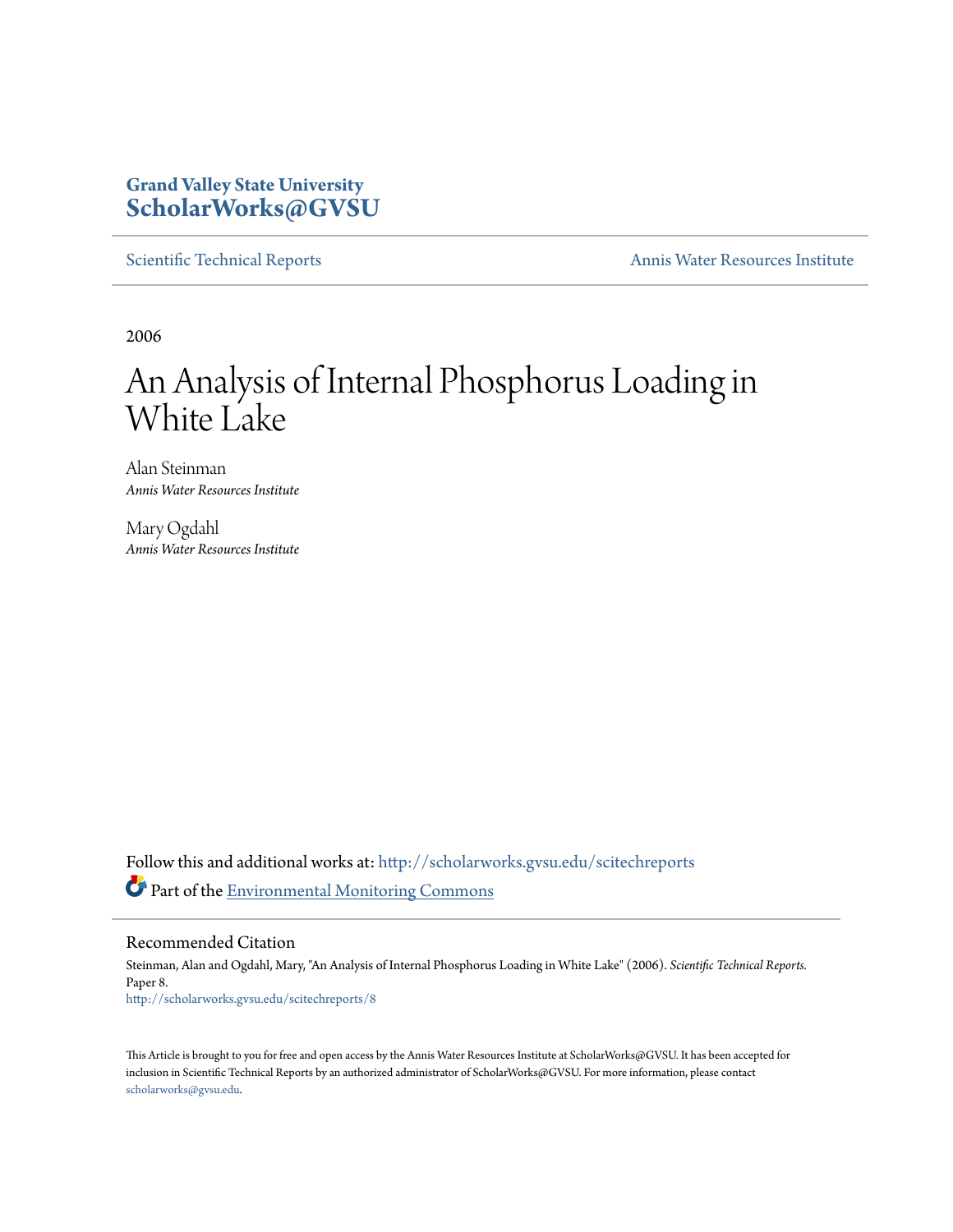# **An Analysis of Internal Phosphorus Loading in White Lake**

Submitted by:

Alan Steinman, Ph.D. and Mary Ogdahl

Annis Water Resources Institute Grand Valley State University Lake Michigan Center 740 W. Shoreline Dr. Muskegon, MI 49441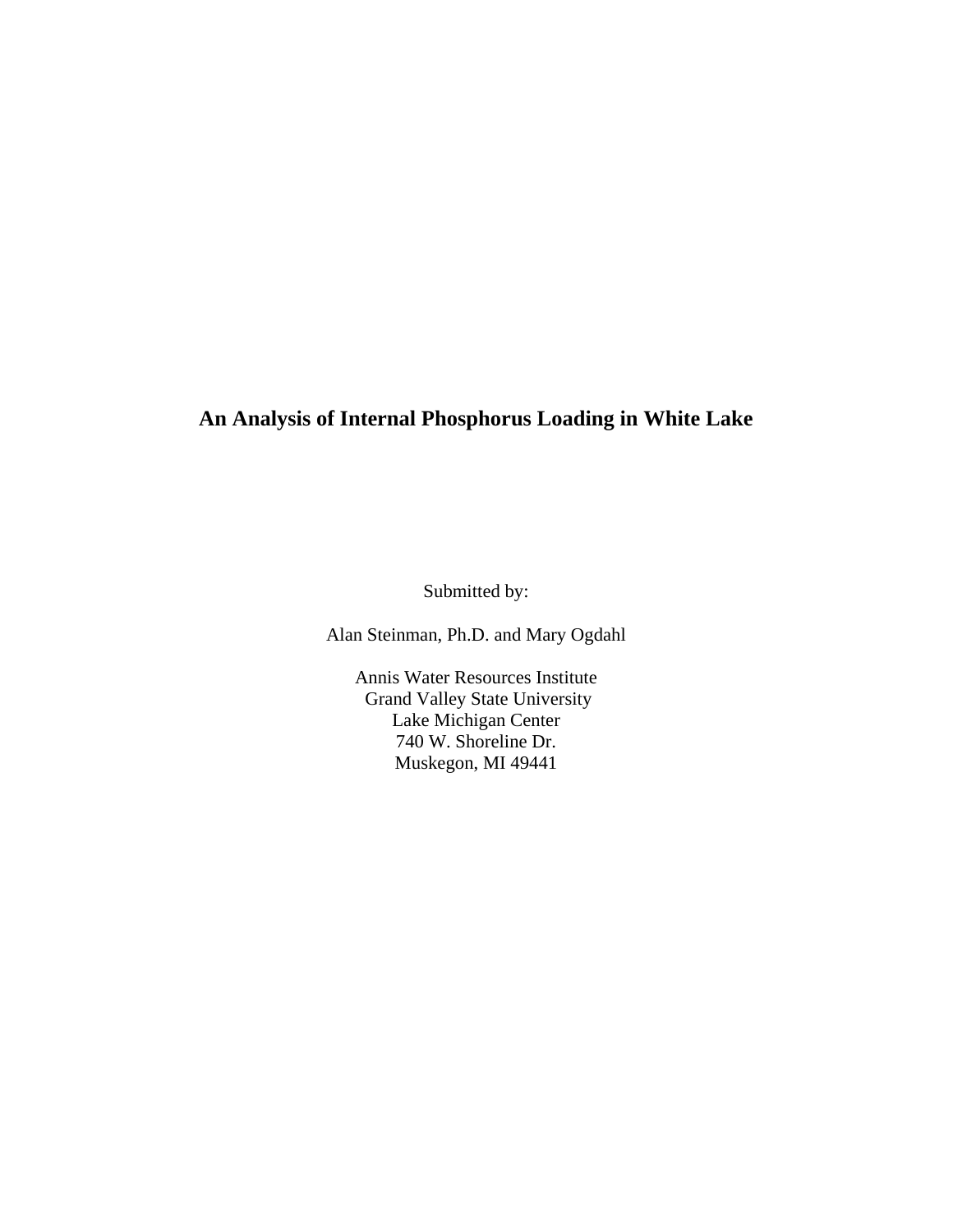# **EXECUTIVE SUMMARY**

An analysis of internal phosphorus loading in White Lake, MI was conducted during the summer, 2006. Sediment cores were removed from 4 sites in White Lake and incubated in the laboratory under aerobic (with oxygen) and anaerobic (without oxygen) conditions. Phosphorus flux from the sediments into the overlaying water column was measured over a 27-day period and compared to rates measured from sediment cores collected previously from Mona and Spring Lakes.

 Internal phosphorus loading in White Lake sediments ranged from 1.55 to 7.78 mg TP/m<sup>2</sup>/d in anaerobic conditions and from -0.18 to 0.14 mg/m<sup>2</sup>/d in aerobic conditions. The negative value suggests that the sediments in some areas of White Lake could act as a sink for TP during aerobic periods. These internal loading rates were generally similar to summer measurements made in Mona Lake in previous years but considerably lower than those measured under anaerobic conditions in Spring Lake in 2003.

 Internal total loading contributed 1.24 tons of phosphorus based on our laboratory study, with about half coming from the eastern-most basin in White Lake. Compared to an estimated external total phosphorus load of 15.48 tons/yr (Mark Luttenton, GVSU, unpublished data), internal loading of TP accounts for ~7.4% of the total TP load entering White Lake. This percent is much lower than what has been measured in Spring and Mona Lakes, suggesting internal phosphorus loading is a less important process in White Lake than nutrients entering from groundwater or surface inflows. These data suggest that management strategies should be focused, at least initially, on reducing external phosphorus loads to White Lake.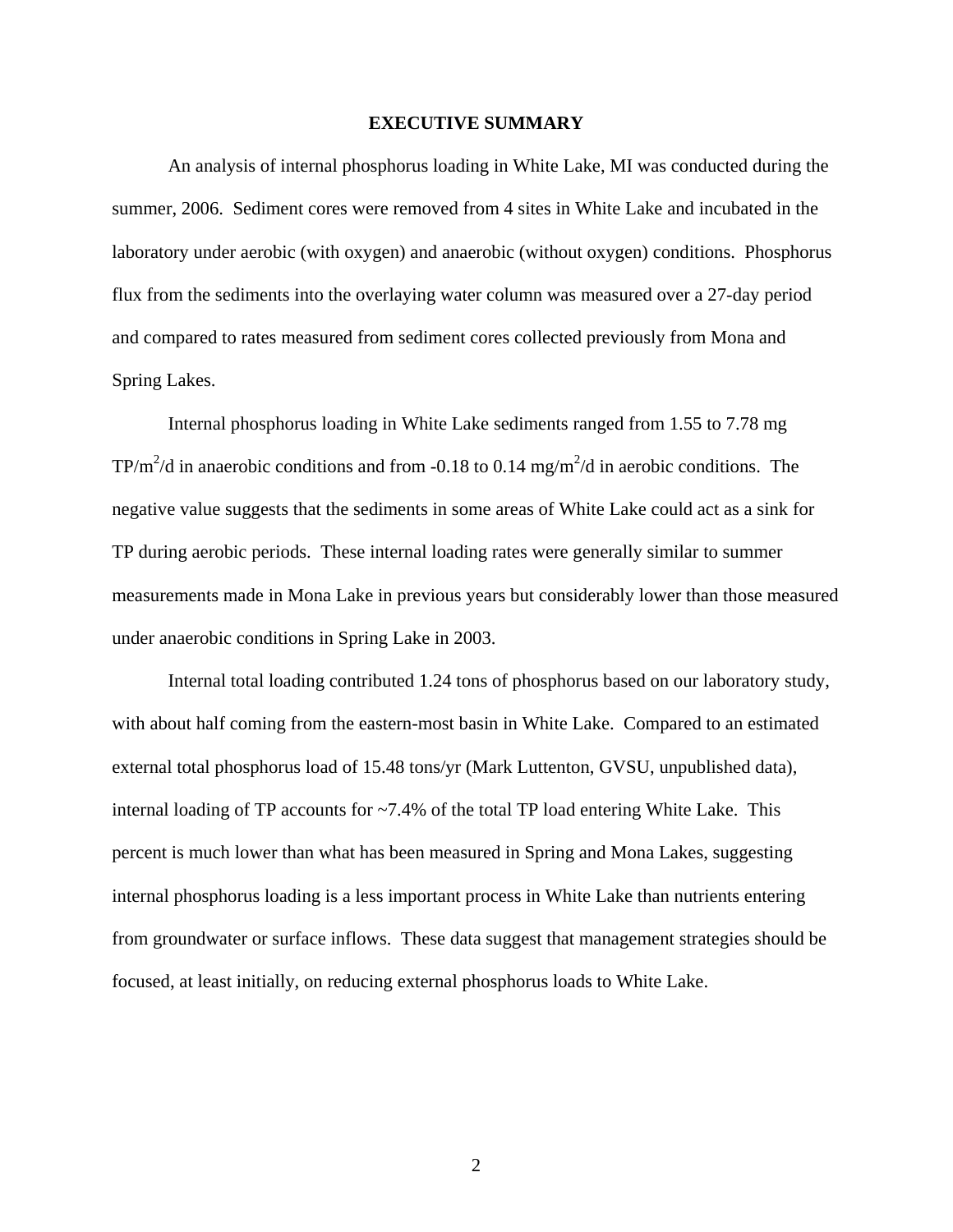# **INTRODUCTION**

 White Lake, one of several coastal lake systems unique to the West Michigan region, has been listed as a Great Lakes Area of Concern (AOC). The White Lake Remedial Action Plan lists 8 beneficial use impairments (BUIs) for this system, including eutrophication and undesirable algae. Over the past several decades, land use changes within the watersheds providing drainage to Great Lakes drowned river mouth systems have accelerated nutrient loading to these systems. In the White Lake watershed, nutrient loading from the White River was documented as early as the 1960s, when it was estimated that 98% of total phosphate and 96% of total nitrogen entered White Lake via the White River (Freedman et al. 1979). Furthermore, White Lake retained 66–76% of phosphate and between 5–51% of nitrogen received from the White River (Freedman et al. 1979). These data have generally led to the conclusion that most nutrient-based water quality problems in White Lake are due to nutrient loading from the White River.

 However, recent changes in White Lake have initiated a reevaluation of the environmental factors and processes that have primary influence over various biological components within White Lake. For example, some improvement in water quality was noted following the diversion of sewage and industrial discharges to the Whitehall treatment system (RAP 1995). In addition, zebra mussels, which reached significant population densities during the early to mid-1990s, have reduced suspended material and increased water clarity. However, lakeshore development has increased and has moved from seasonal residential use to year-round use, resulting in more pressures on the system. Finally, there has been more than a two-fold increase in the maximum biomass of aquatic plants in White Lake between the mid-1970s and 1995 (Luttenton 1996), with much of the increase probably occurring during the 1990s. In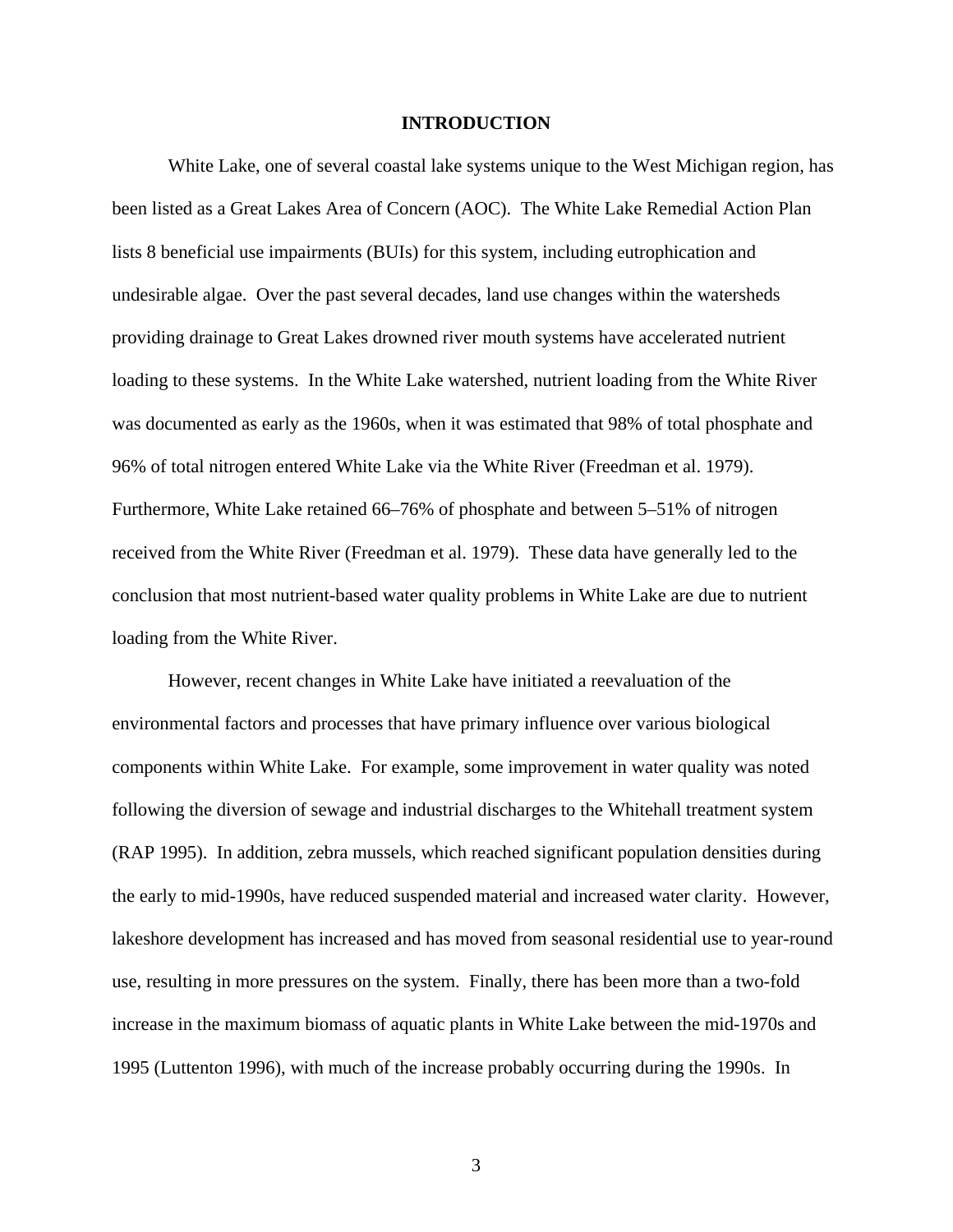combination, these changes suggest that the system has experienced significant modification during the past 2 decades. These apparent changes, coupled with the fact that White Lake is a Great Lakes Area of Concern, are compelling reasons to reevaluate the nutrient conditions and determine the sources of nutrient loading in the lake.

 Attempts to limit or reduce external loading to water bodies have resulted in smart growth and low impact initiatives in many municipalities. By detaining and retaining water on site, there is a greater opportunity for pollutants to be captured before they enter local streams and lakes (Steinman and Rosen 2000). These watershed-based practices are founded on the premise that external nutrient loads are the primary source of nutrients entering surface water bodies, and their control will result in improved water quality. However, in systems where internal nutrient loads are important, nutrient control efforts that are focused solely at the watershed-level will solve only part of the problem. Increased development, changing land uses, and heavy upstream agricultural activity all contribute to heavier nutrient loads to White Lake; retention of these nutrients in the sediments could lead to high rates of internal nutrient loading in White Lake. Ultimately, an integrated approach that examines source control in a holistic way is needed, especially in urbanizing systems where multiple stressors exist (Paul and Meyer 2001, Walsh et al. 2005, Steinman et al. 2006).

 In this study, we examine the spatial variability of internal phosphorus loading in White Lake. This watershed faces many of the environmental and socio-economic challenges common to watersheds throughout the developed world (Steinman et al. 2006). This study complements a separate analysis of external nutrient loading conducted by Dr. Mark Luttenton.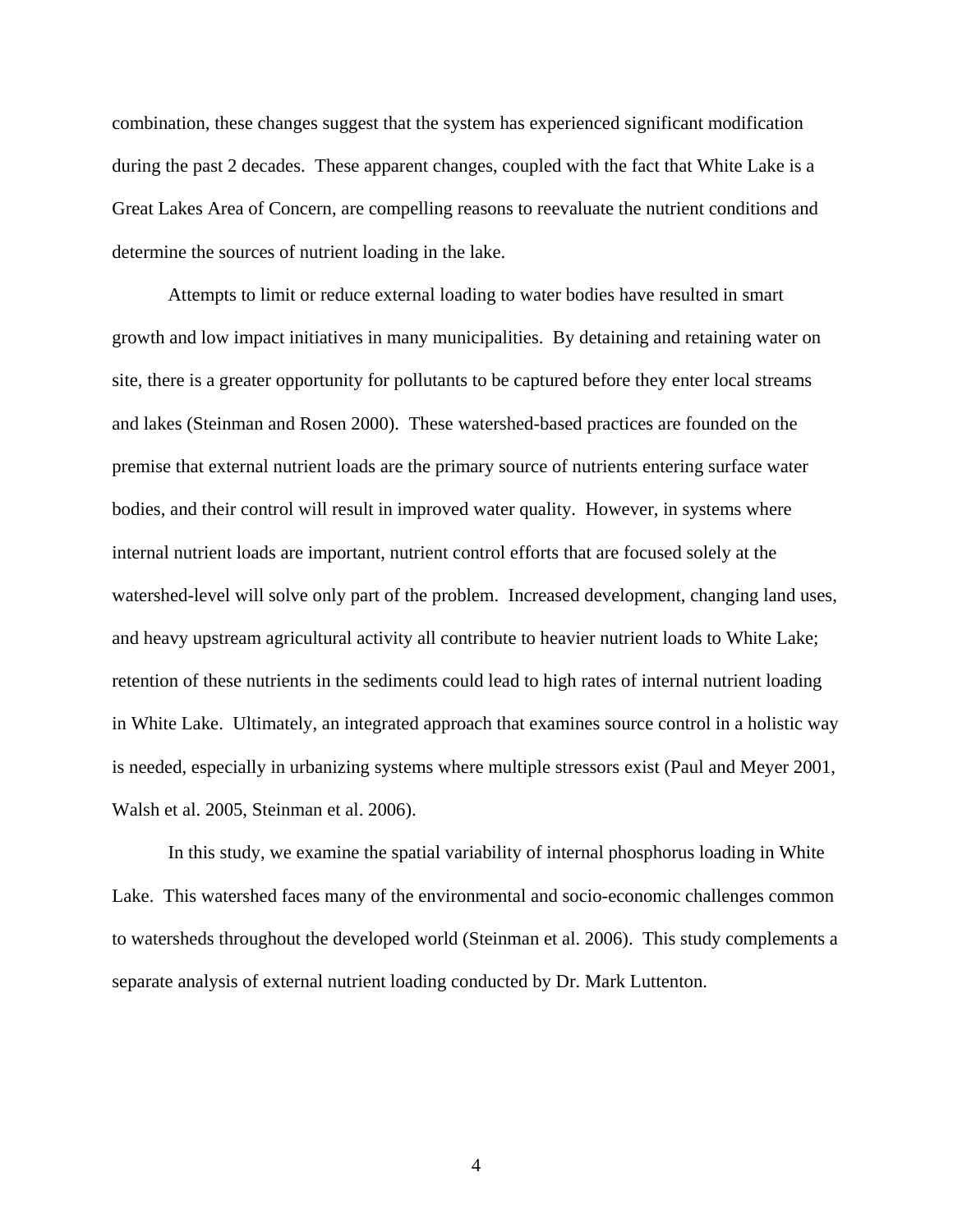# **METHODS**

Field Methods: Sediment cores were collected in June, 2006 from 4 sites (Fig. 1). At each site, dissolved oxygen, pH, temperature, specific conductance, total dissolved solids, and chlorophyll *a* were measured at 3 depths (top, middle, and bottom) using a Hydrolab DataSonde 4a equipped with a Turner Designs fluorometer. Water samples for phosphorus analysis were collected with a Van Dorn bottle. Water for soluble reactive phosphorus (SRP) analysis was syringe-filtered immediately through 0.45-μm membrane filters into scintillation vials. Samples were stored on ice until transported to the laboratory, always within 5 h of collection. TP samples were stored at 4°C and SRP samples were frozen until analysis. SRP and TP were analyzed on a BRAN+LUEBBE Autoanalyzer (US EPA 1983). SRP values below detection were calculated as  $\frac{1}{2}$  the detection limit (5  $\mu$ g/L).

 Sediment core sampling and laboratory incubation were conducted in summer, 2006. Sediment cores were collected from 4 sites (Fig. 1). Six sediment cores were collected from each site using a piston corer (Fisher et al. 1992, Steinman et al. 2004). The corer was constructed of a graduated 0.6-m long polycarbonate core tube (7-cm inner diameter) and a polyvinyl chloride (PVC) attachment assembly for coupling to aluminum drive rods. The piston was advanced 20 to 25 cm prior to deployment to maintain a water layer on top of the core during collection. The corer was positioned vertically at the sediment–water interface and pushed downward with the piston cable remaining stationary. After collection, the core was brought to the surface and the bottom was sealed with a rubber stopper prior to removal from the water, resulting in an intact sediment core that was  $\sim$  20 cm in length, with a 25-cm overlaying water column. The piston was then bolted to the top of the core tube to keep it stationary during transit. Core tubes were placed in a vertical rack and maintained at ambient temperature during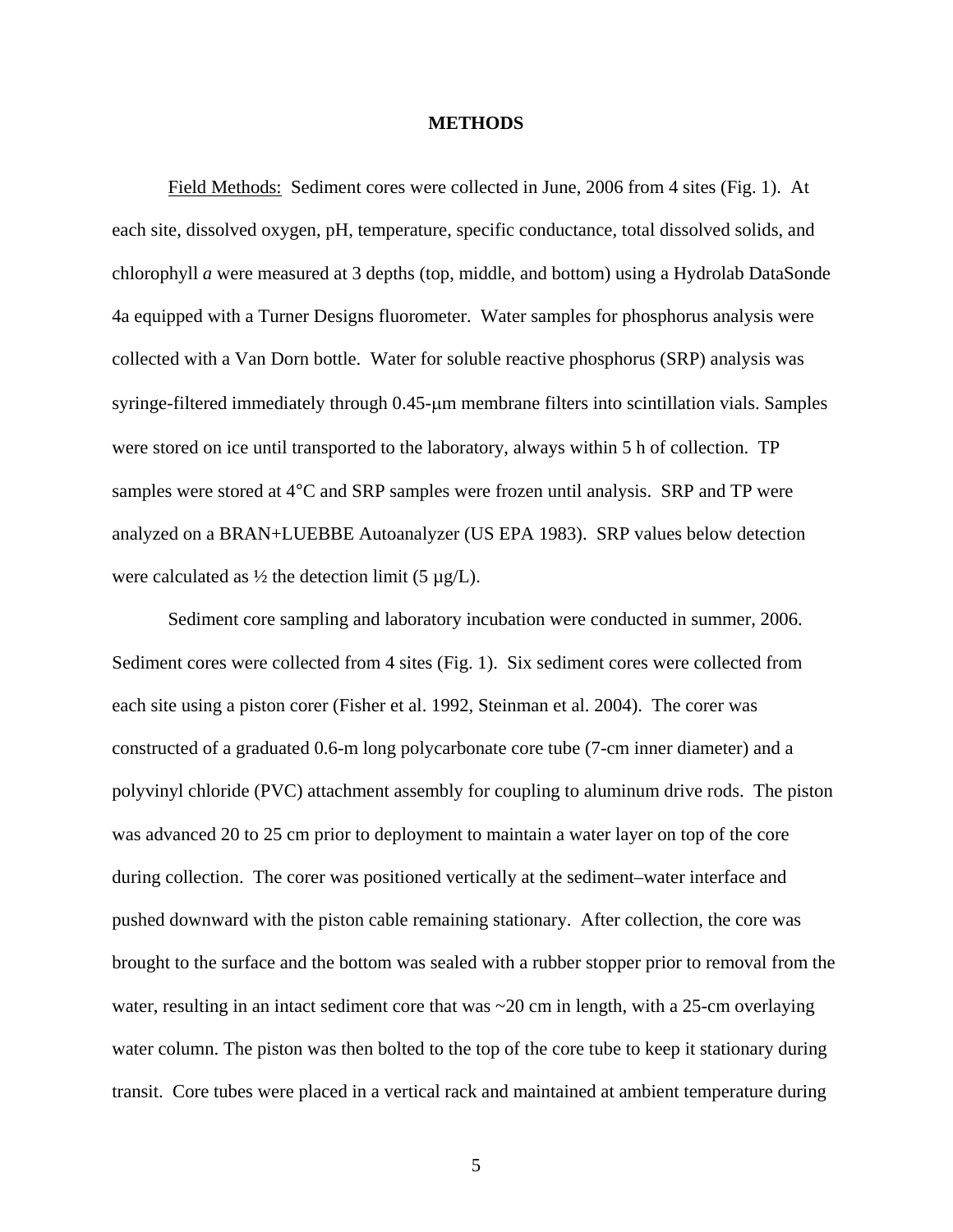transit. An additional core was collected from each site and the top 5 cm removed for the following sediment analyses in the lab: bulk density, AFDM, TP on the ashed material, and metals (Fe, Ca, Mg).

Figure 1. Map of White Lake, showing sampling locations (1-4) of the sediment cores. White Lake is divided into four basins based on depth distributions. The area of each basin was used as a weighting function when summing the total internal phosphorus load in White Lake.



Laboratory methods. The 24 cores (6/site) were placed in a Revco environmental growth chamber, with the temperature maintained to match ambient bottom water conditions in White Lake at the time of collection. The water column in 3 of the 6 cores from each site was bubbled with  $N_2$  (with 330 ppm  $CO_2$ ) to create buffered anaerobic conditions, while the remaining 3 were bubbled with oxygen to create aerobic conditions.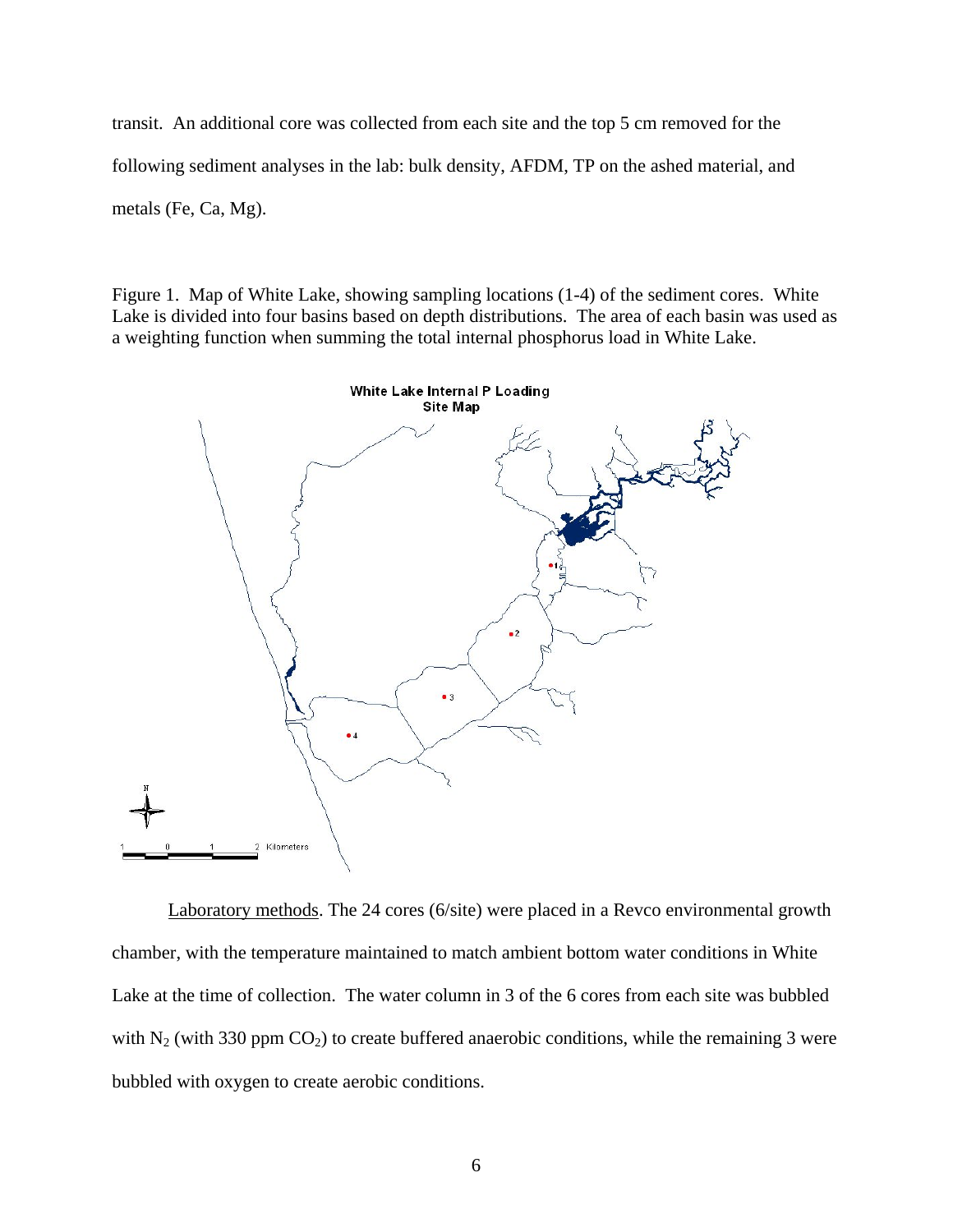Internal load estimates were made using the methods outlined in Moore et al. (1998),

with minor modifications (Steinman et al. 2004). Briefly, a 40-mL water sample was removed by syringe through the sampling port of each core tube at time 0, and at 2 h, 12 h, 1 d, 2 d, 4 d, 8 d, 12 d, 16 d, 20 d, 24 d, and 27 d after time 0. The 40-mL subsample was replaced with filtered water collected (at the same time as the cores were removed) from the corresponding site in the lake; this maintained the original volume in the core tubes. Immediately after removal, a 20-mL subsample was refrigerated for analysis of TP, and a 20-mL subsample was filtered through a 0.45-µm membrane filter and frozen for analysis of soluble reactive P (SRP). P was analyzed as described previously.

 Flux (P release rate) calculations were based on the increase in water column TP or SRP using the following equation (Steinman et al. 2004):

$$
P_{rr} = (C_t - C_0) V/A
$$

where,  $P_{rr}$  is the net P release rate or retention per unit surface area of sediments,  $C_t$  is the TP or SRP concentration in the water column at time t,  $C_0$  is the TP or SRP concentration in the water column at time 0, V is the volume of water in the water column, and A is the planar surface area of the sediment cores. P release rate was calculated from the time when P concentrations stabilized in the water column  $(\sim$ day 1) until the time when an asymptote was reached. For this report, only the TP internal loading data are presented; patterns for TP and SRP were similar, although the magnitude of P release was much lower for SRP than TP.

 Following the incubations, the top 5 cm of sediment was removed from each core. The sediment was homogenized and subsampled for metals (Fe, Ca, Mg) analysis and AFDM. The ashed material was analyzed for TP as described previously. Another subsample (5 g) from the wet sediment was centrifuged to remove excess porewater and sequentially fractionated (Moore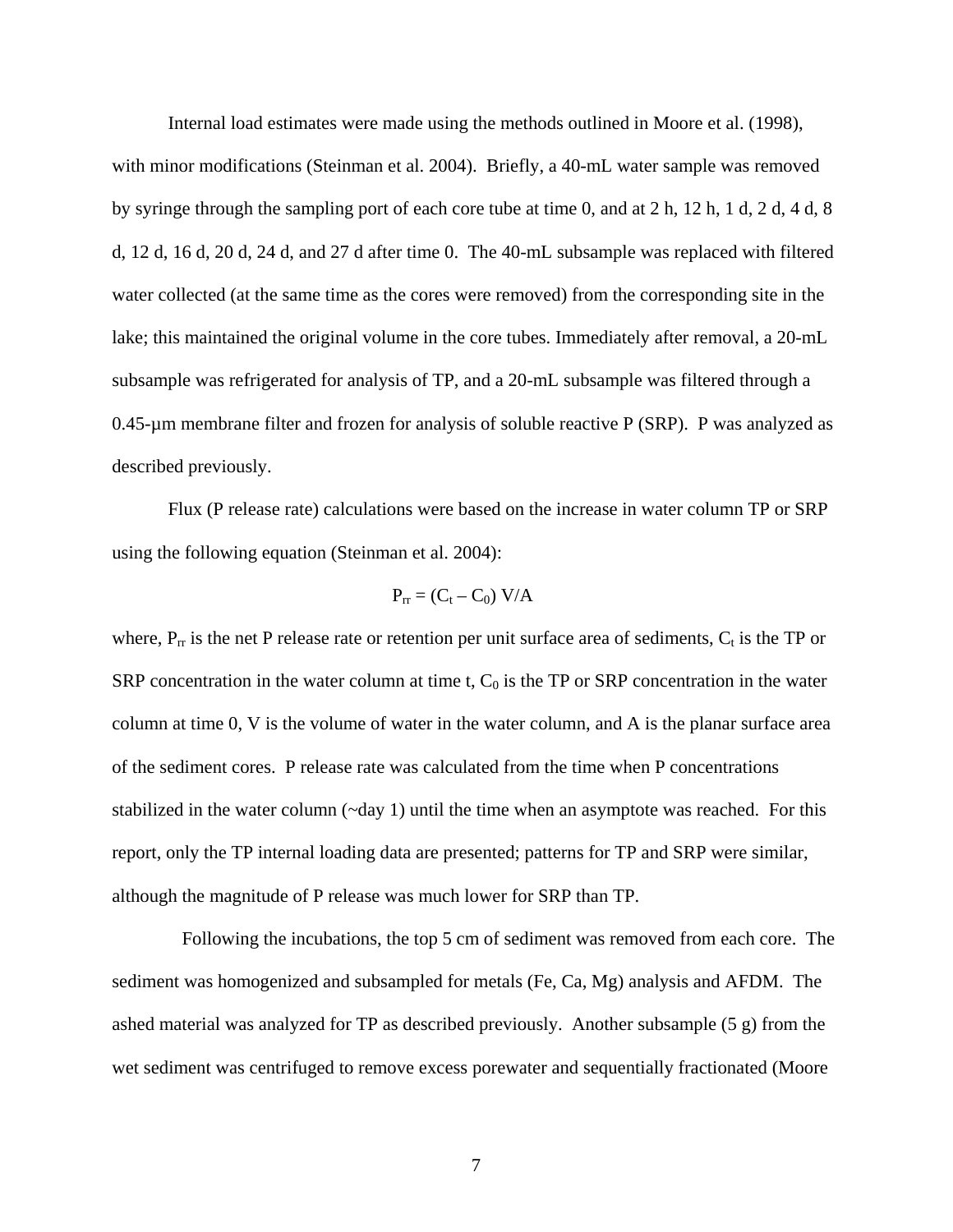and Reddy 1994) to determine the fraction of phosphorus bound to iron and calcium minerals in the sediments. Porewater was filtered, frozen, and analyzed for SRP as described previously. Residual sediment was shaken for 17 h with 0.1M NaOH and centrifuged. The supernatant was drawn off, filtered, and frozen, and subsequently analyzed for SRP. This fraction is referred to Al- and Fe-bound phosphorus and represents a mineral association that can become soluble under anoxic conditions. After this extraction, the sediment was shaken for 24 h with 0.5M HCl, centrifuged, and the supernatant filtered, frozen, and subsequently analyzed for SRP. This fraction is referred to as Ca- and Mg-bound phosphorus and represents a stable mineral association.

 Total internal load calculations were made by 1) averaging the internal load at each site under anaerobic and aerobic conditions, 2) extrapolating the mean areal rate of the cores to the area of each subbasin, and 3) summing the fluxes in each of the four subbasins. External load calculations were made as part of a separate study conducted by Dr. Mark Luttenton of AWRI-GVSU, and include loads from the White River (the major tributary to White Lake) and groundwater inflow directly to White Lake.

#### **RESULTS**

 There was a distinct depth gradient in the sampling sites. Site 1, located farthest to the east (Fig. 1), was the shallowest and also had the lowest secchi depth (i.e., least transparent). Sites became progressively deeper and more transparent as one moved west (Table 1). Stratification of the water column, based on temperature and dissolved oxygen concentration, was evident at sites 3 and 4, incipient at site 2, and not evident at site 1, consistent with its shallow depth (Table 1). Elevated total phosphorus concentrations were measured near the water column bottom at sites 3 and 4, where hypoxic conditions were present (Table 1). At sites 1 and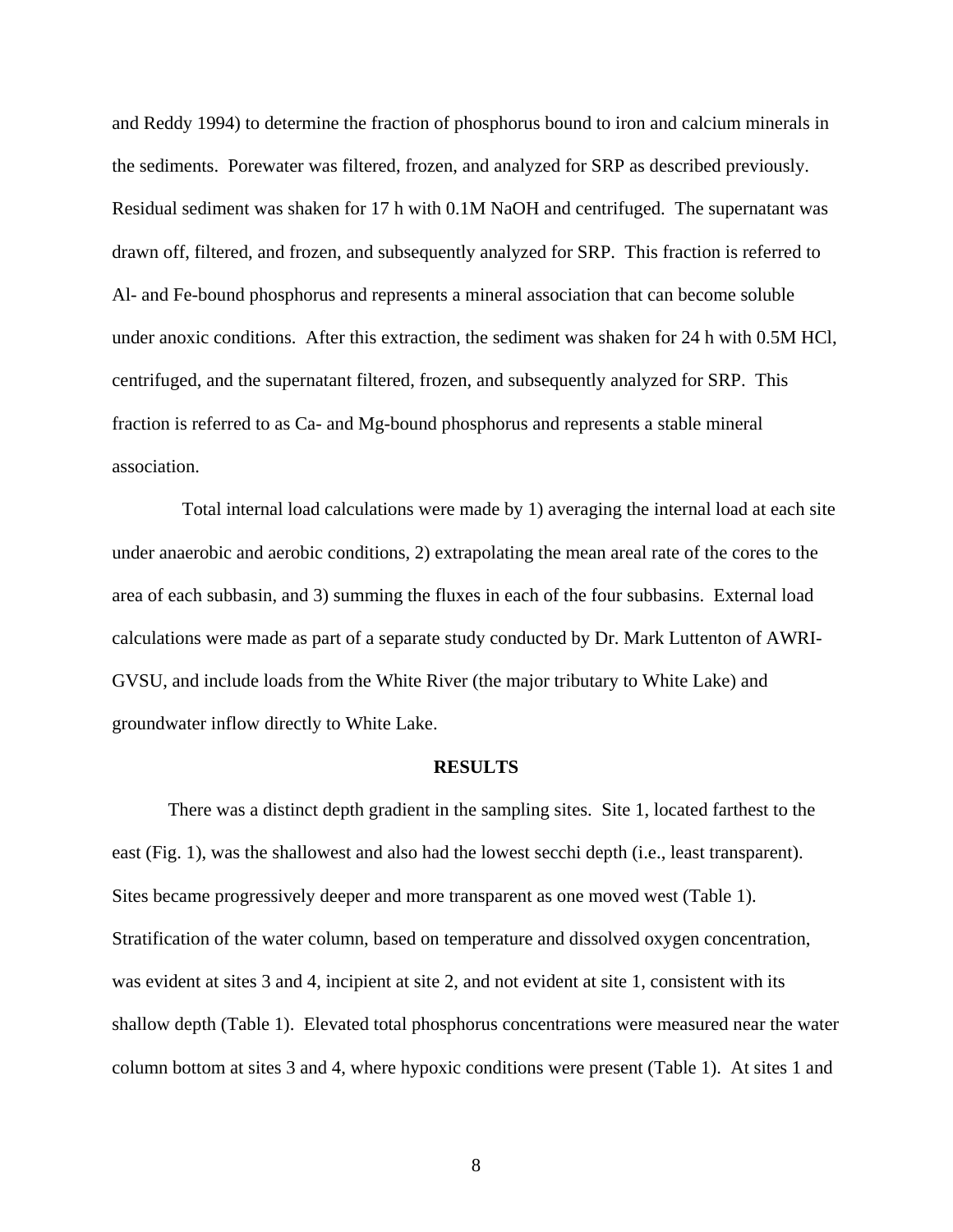2, where near bottom DO concentrations were still relatively high, TP concentrations were very similar between the water surface and bottom. This suggests that iron remained in the oxidized form at sites 1 and 2, where it was bound to phosphorus in the sediment and prevented the P from diffusing into the water column (cf. Bostrom et al. 1982).

| <b>Parameter</b>                   |               | <b>Site</b> |       |           |                |
|------------------------------------|---------------|-------------|-------|-----------|----------------|
|                                    |               |             | 2     | 3         | $\overline{4}$ |
| Depth $(m)$                        |               | 3.2         | 10.2  | 13.5      | 16.1           |
| Secchi Depth                       |               | 1.6         | 2.2   | 2.25      | 2.6            |
| (m)                                |               |             |       |           |                |
| Chl a $(\mu g L^{-1})$             | Surface       | 4.5         | 8.1   | 7.8       | 6.4            |
| $DO(mg L-1)$                       | Surface       | 7.40        | 7.84  | 8.09      | 8.09           |
|                                    | <b>Bottom</b> | 6.72        | 2.07  | 0.89      | 1.11           |
| Temperature                        | Surface       | 21.89       | 23.14 | 23.3      | 23.29          |
| $(^{\circ}C)$                      | <b>Bottom</b> | 20.62       | 18.22 | 15.24     | 14.47          |
| $TP (\mu g L^{-1})$                | Surface       | 30          | 30    | 20        | 20             |
|                                    | <b>Bottom</b> | 30          | 20    | 420       | 80             |
| $\text{SRP}$ (µg $\text{L}^{-1}$ ) | Surface       | 9           | 6     | 16        | 5              |
|                                    | <b>Bottom</b> | 9           | 7     | <b>ND</b> | 21             |

**Table 1.** Selected limnological characteristics of sampling sites in White Lake. ND = no data.

 Redox state had a statistically significant influence on TP flux, with TP flux significantly greater in the anaerobic treatments than in the aerobic treatments  $(2$ -way ANOVA:  $F = 70.324$ ; P  $< 0.001$ ). Site had no significant affect on TP flux (P  $> 0.18$ ). The interaction term between site and redox state was significant ( $F = 4.021$ ;  $P < 0.026$ ), as the influence of redox was more evident at sites 1, 3, and 4 than at site 2 (Fig. 2).

 In the anaerobic treatments, TP concentrations peaked between days 16 and 27 (Fig. 2), and averaged 480, 180, 280, and 350 µg/L at sites 1-4, respectively. In the aerobic treatments, TP concentrations stayed very low, and declined slightly over time in several of the core tubes (Fig. 2). The mean TP concentrations on day 27 at sites 1-4 were 30, 30, 30, and 35 µg/L, respectively.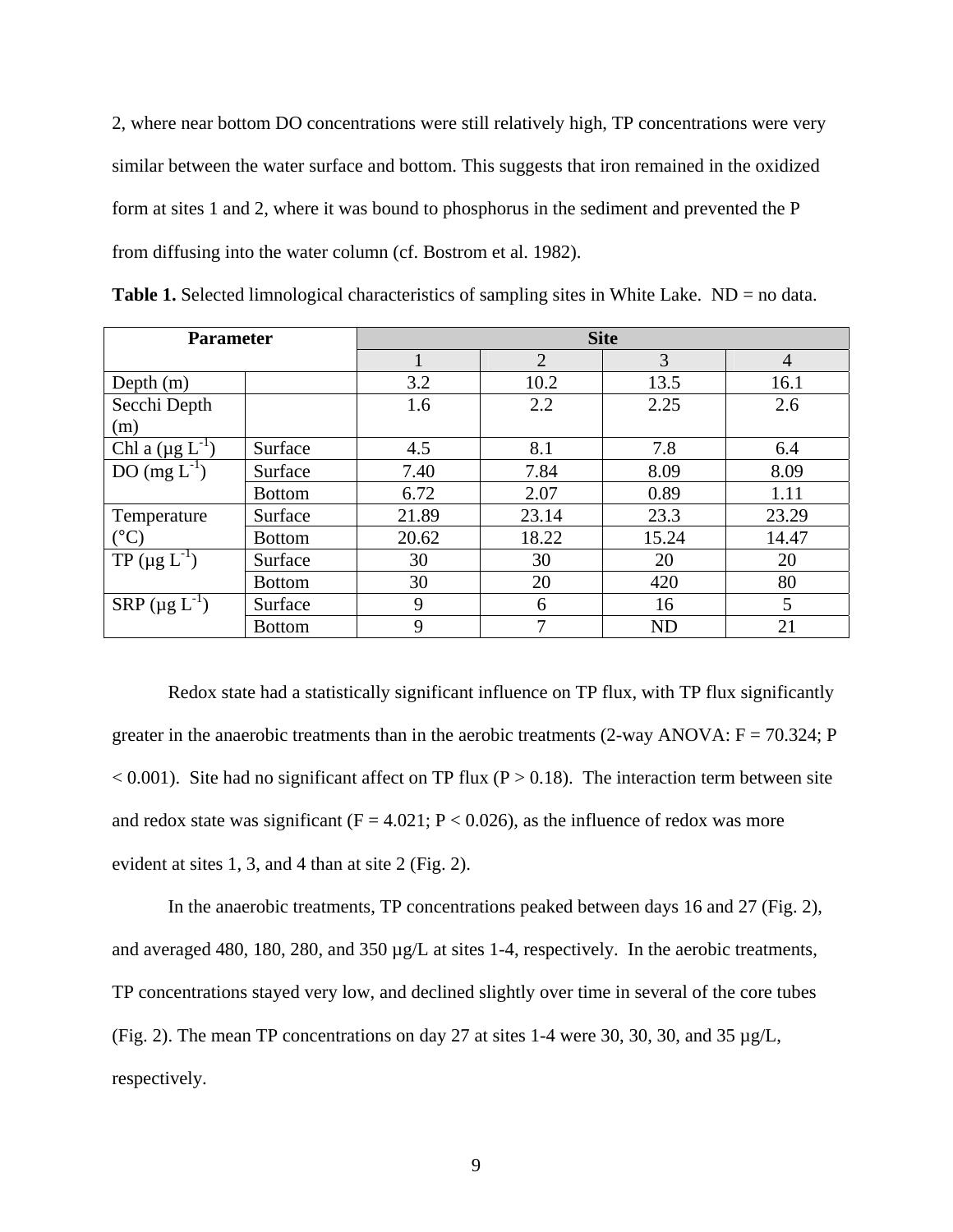**Figure 2.** TP concentrations released from sediment cores from 4 sites in White Lake sampled in summer, 2006. The first number in the legend refers to redox state  $(N = nitrogen, anaerobic)$ condition;  $O = \alpha$ ygen, aerobic condition); the second number refers to replicate number (1-3).



Mean diffusive flux rates of TP ranged from 1.55 to 7.78 mg  $TP/m^2/d$  in anaerobic conditions and from -0.18 to 0.14 mg/m<sup>2</sup>/d in aerobic conditions (Table 2). The negative value at site 1 suggests that the sediments could act as a sink for TP during aerobic periods. Flux rates were generally similar to summer measurements made in Mona Lake in previous years but considerably lower than those measured under anaerobic conditions in Spring Lake in 2003 (Table 2).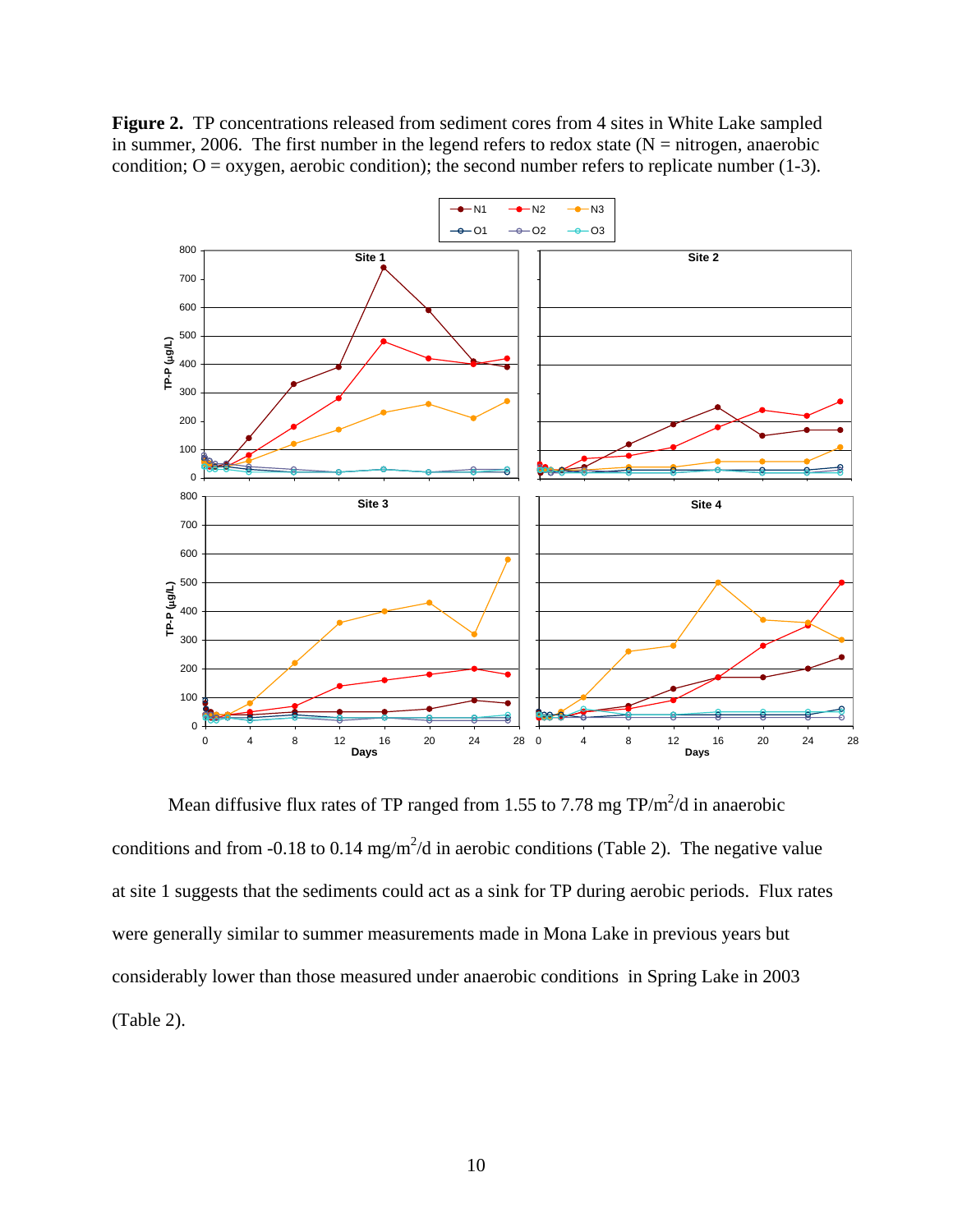| <b>TP Flux Rate (mg P/m<sup>2</sup>/d)</b> |                                |                |  |  |
|--------------------------------------------|--------------------------------|----------------|--|--|
| <b>Site</b>                                | <b>Anaerobic</b>               | <b>Aerobic</b> |  |  |
|                                            | <b>White Lake (this study)</b> |                |  |  |
| $\mathbf{1}$                               | 7.78                           | $-0.18$        |  |  |
| $\overline{c}$                             | 1.55                           | 0.07           |  |  |
| $\overline{3}$                             | 2.46                           | 0.03           |  |  |
| $\overline{4}$                             | 3.21                           | 0.14           |  |  |
|                                            | Mona Lake (2004)               |                |  |  |
| $\mathbf{1}$                               | 6.46                           | $-1.84$        |  |  |
| $\mathbf{2}$                               | 5.38                           | $-2.41$        |  |  |
| $\overline{3}$                             | 13.63                          | 0.99           |  |  |
| $\overline{4}$                             | 12.82                          | 0.30           |  |  |
|                                            | Mona Lake (2005)               |                |  |  |
| $\mathbf{1}$                               | 4.16                           | 0.22           |  |  |
| $\boldsymbol{2}$                           | 5.57                           | 0.21           |  |  |
| $\overline{3}$                             | 4.85                           | 0.52           |  |  |
| $\overline{4}$                             | 3.19                           | 0.19           |  |  |
|                                            | <b>Spring Lake (2003)</b>      |                |  |  |
| $\mathbf{1}$                               | 26.71                          | 0.40           |  |  |
| $\overline{2}$                             | 16.02                          | $-2.00$        |  |  |
| 3                                          | 9.04                           | 0.16           |  |  |
| $\overline{4}$                             | 10.64                          | $-1.04$        |  |  |

**Table 2.** Mean flux rates of TP from sediment cores collected from White Lake during summer, 2006 compared to Mona Lake (summer, 2004 and 2005).

 The TP concentration in the sediment cores (as function of dry weight) prior to incubation ranged from 899 (Site 1) to 1280 mg/kg (Site 2; Fig. 3). No inferential statistics were applied to these data as replicate cores were not sampled at each site. These numbers are similar to mean concentrations measured in Spring Lake (1282 mg/kg) and Mona Lake (1394 mg/kg, excluding the site near the mouth of Little Black Creek, which had a TP concentration of 4893 mg/kg). At the end of the incubation, site-specific differences in TP in White Lake were still evident and highly significant (2-way ANOVA:  $F = 12.852$ ,  $P < 0.001$ ), with Site 1 having a lower mean percentage compared to all other sites (Fig. 3). Redox status had no statistical significance on the %TP concentration of the sediment analyzed at the end of the laboratory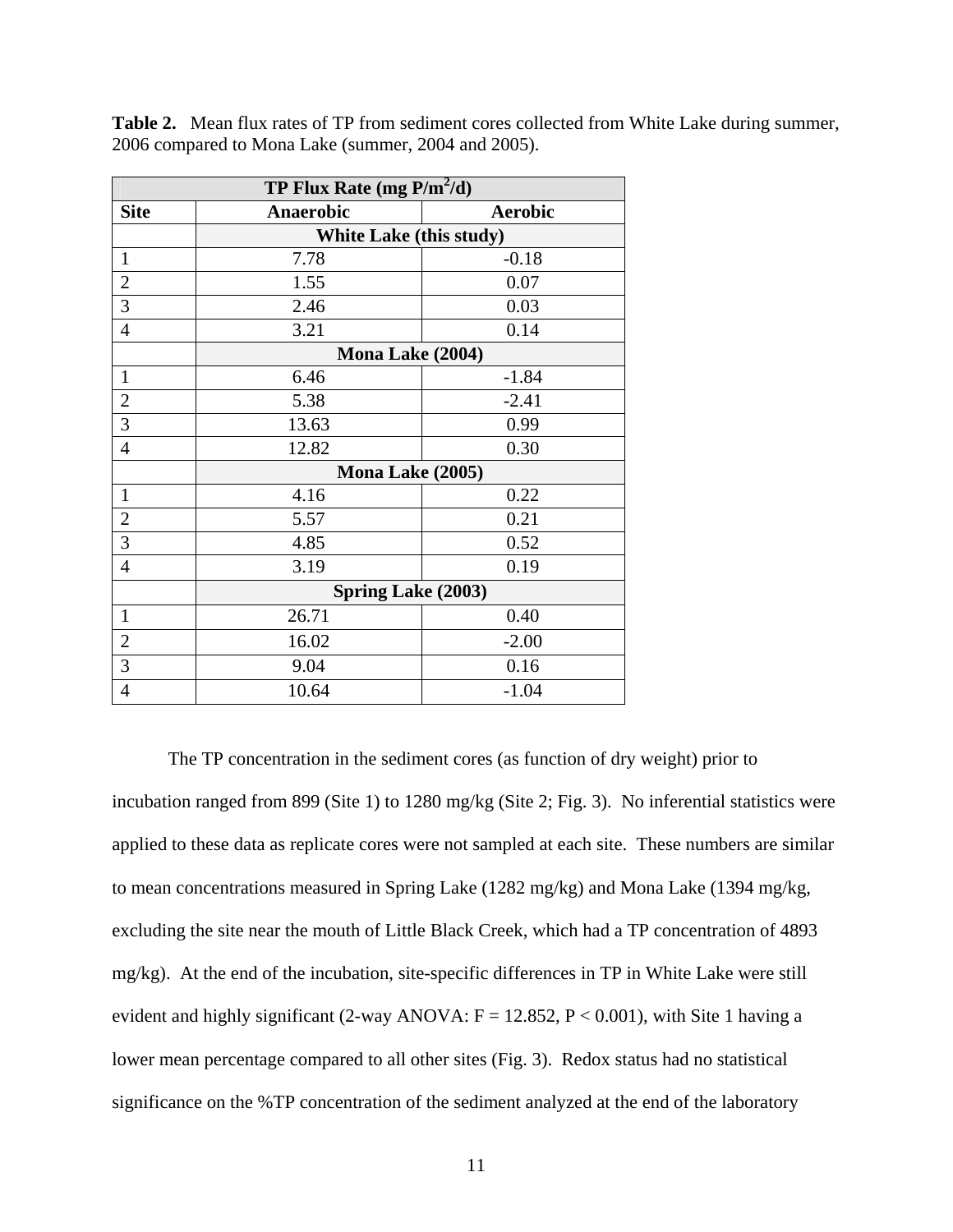incubation ( $F = 0.291$ ;  $P = 0.597$ ). The interaction between site and redox was not statistically significant (F = 0.530, P = 0.668).

**Figure 3.** TP concentration in dry sediment (mg/kg) from summer 2006 sediment cores. Gray  $bar =$  initial sample (prior to incubation); blue  $bar =$  end of incubation under aerobic conditions; red bar = end of incubation under anaerobic conditions.



 SRP in the porewater at the end of the incubations ranged from below detection to an anomalously high concentration of 0.167 mg/L in one core from Site 3 (Fig. 4). Overall, site had no statistically significant effect on SRP porewater concentration; the high variance in the data at Site 3 prevented statistical differences, despite the apparently higher mean concentrations at that site. Redox was statistically significant, however; porewater SRP was greater under anaerobic than aerobic conditions (2-way ANOVA:  $F = 44.817$ ,  $P < 0.001$ ; Fig. 4 top panel). The interaction term between site and redox was not statistically significant ( $F = 1.818$ ,  $P = 0.184$ ).

 There were clear differences between the NaOH-extractable and HCl-extractable fractions of SRP, regardless of site (Fig. 4 bottom panel), with the SRP from the NaOH extraction significantly lower than the SRP from the HCl extraction (3-way ANOVA:  $F =$ 363.652, P < 0.001). The mean NaOH-extractable SRP fraction was 3.14 mg/L, while the mean HCl-extractable SRP fraction was 10.2 mg/L. Site also was statistically significant (3-way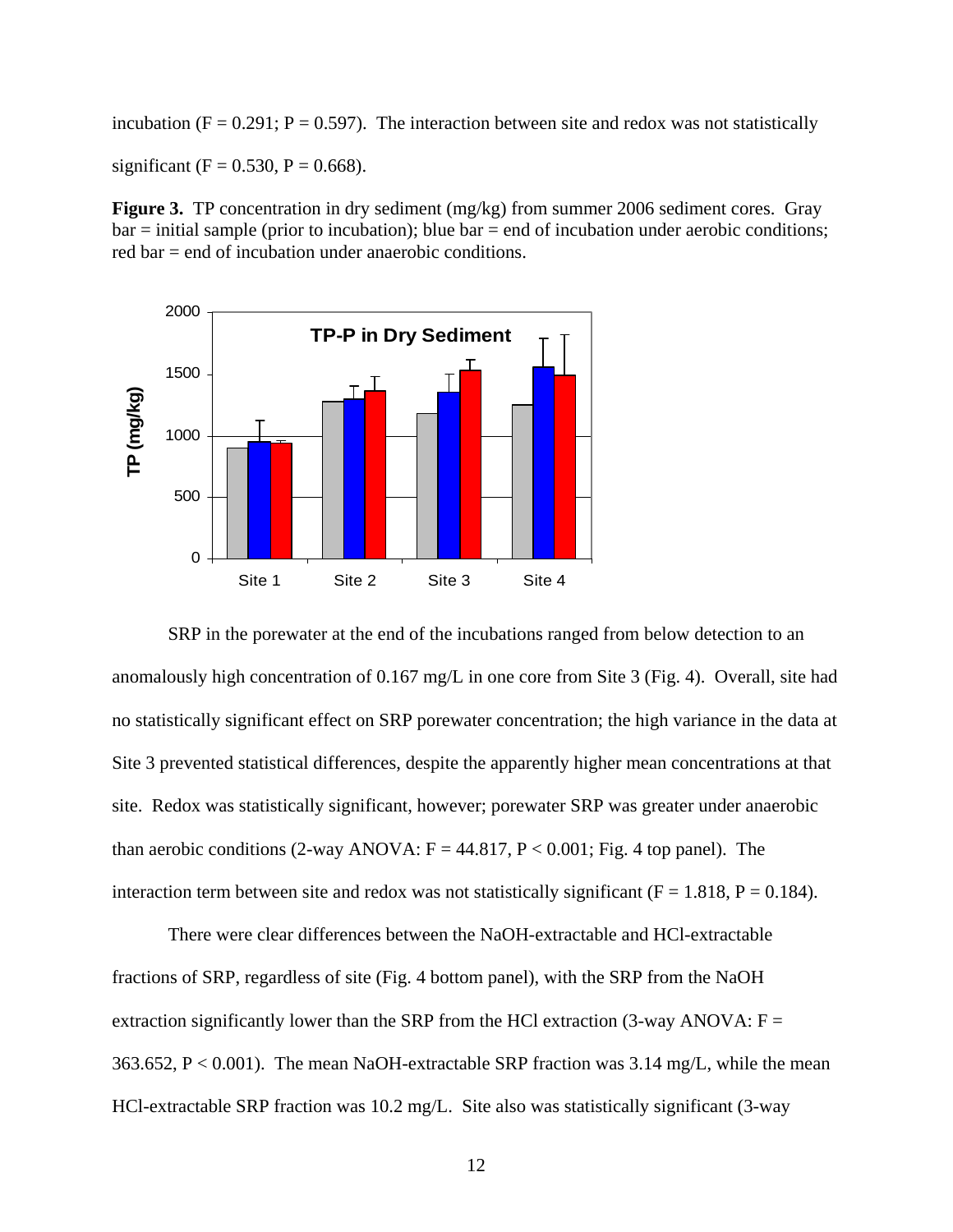ANOVA:  $F = 4.470$ ,  $P = 0.01$ ), with Sites 1 and 4 having significantly more extractable SRP than Site 2 (Fig. 4). The interaction term between site and extraction type was marginally significant ( $F = 2.377$ ,  $P = 0.088$ ), as the effect of site was influenced by the type of extraction; the significant effect of site appeared to be much more prominent in the NaOH fraction than the HCl fraction (Fig. 4). Redox had no significant effect on extractable SRP ( $F = 0.869$ ,  $P = 0.358$ ), and the redox x extract and site x redox x extract interactions terms were non-significant, as well.

Figure 4. Top panel = Porewater SRP concentrations in sediment cores at the end of the incubation period. Blue bar  $=$  aerobic incubation conditions; red bar  $=$  anaerobic incubation conditions. Bottom panel  $=$  NaOH- and HCl-extractable SRP concentrations from sediment cores at the end of the incubation period. Blue-toned bars = aerobic incubation conditions; redtoned bars = anaerobic incubation conditions.



#### **White Lake Sediment Extractions**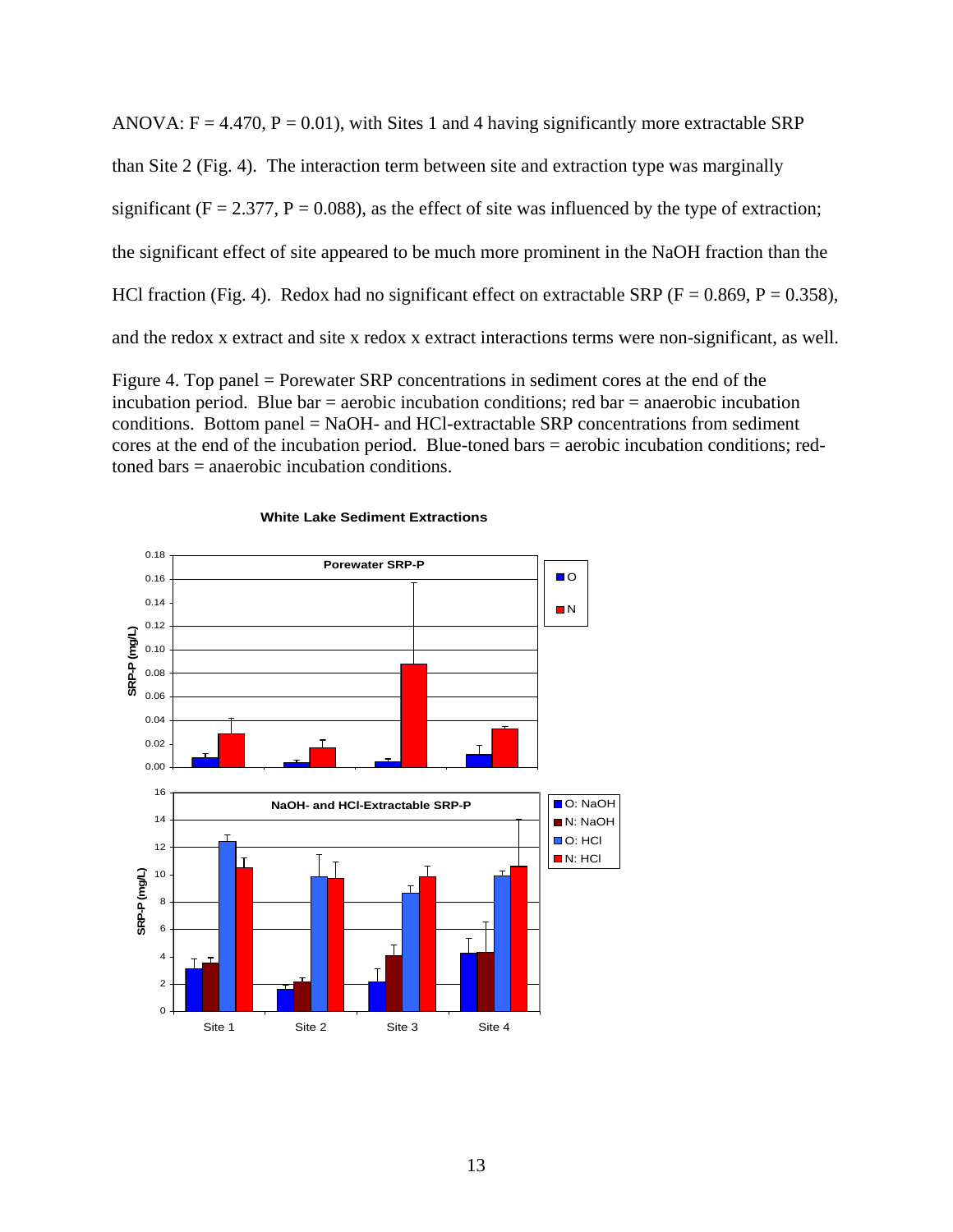# **Lake-wide Internal Loading:**

 Sediment cores from the eastern-most subbasin contributed potentially 2.5 to 5X more TP than any of the other subbasins (Table 3) based on the anaerobic laboratory results. However, in nature, the shallow depth in this subbasin results in a well-mixed water column, keeping the sediments frequently aerobic, which likely minimizes the release of phosphorus that would otherwise be disassociated from reduced iron. Therefore, the estimates in Table 3 should be viewed as maximum potential rates, and are likely overestimates compared to natural conditions. More dissolved oxygen data are needed, on both spatial and temporal (seasonal and diel) bases, to reduce the uncertainty in these flux estimates. The internal loads from sub-basin 4 were the second highest, but it is unclear if the released P actually reaches the epilimnion (upper waters) of the lake given the depth at this site (and presumably deeper point of stratification of the column). If the released P stays in the hypolimnion, then it may not cause ecological impairments, such as algal blooms. Again, more information is needed on the hydrodynamics of White Lake, to determine if bottom circulation patterns move the water from deeper reaches to shallower sub-basins, where it can then be used by algae. Internal TP loads were generally very low under aerobic conditions (Table 3), as expected when the phosphorus dynamics are being driven by iron biogeochemistry.

**Table 3.** Potential mean internal TP load estimates (tons) by site for summer, 2006 in White Lake. See methods for description of calculation.

| <b>Sub-basin</b> | <b>Anaerobic</b> | <b>Aerobic</b> |
|------------------|------------------|----------------|
|                  | 0.640            | $-0.014$       |
|                  | 0.128            | 0.006          |
|                  | 0.203            | 0.003          |
|                  | 0.264            | 0.011          |
| <b>Sum</b>       | 1.235            | 0.006          |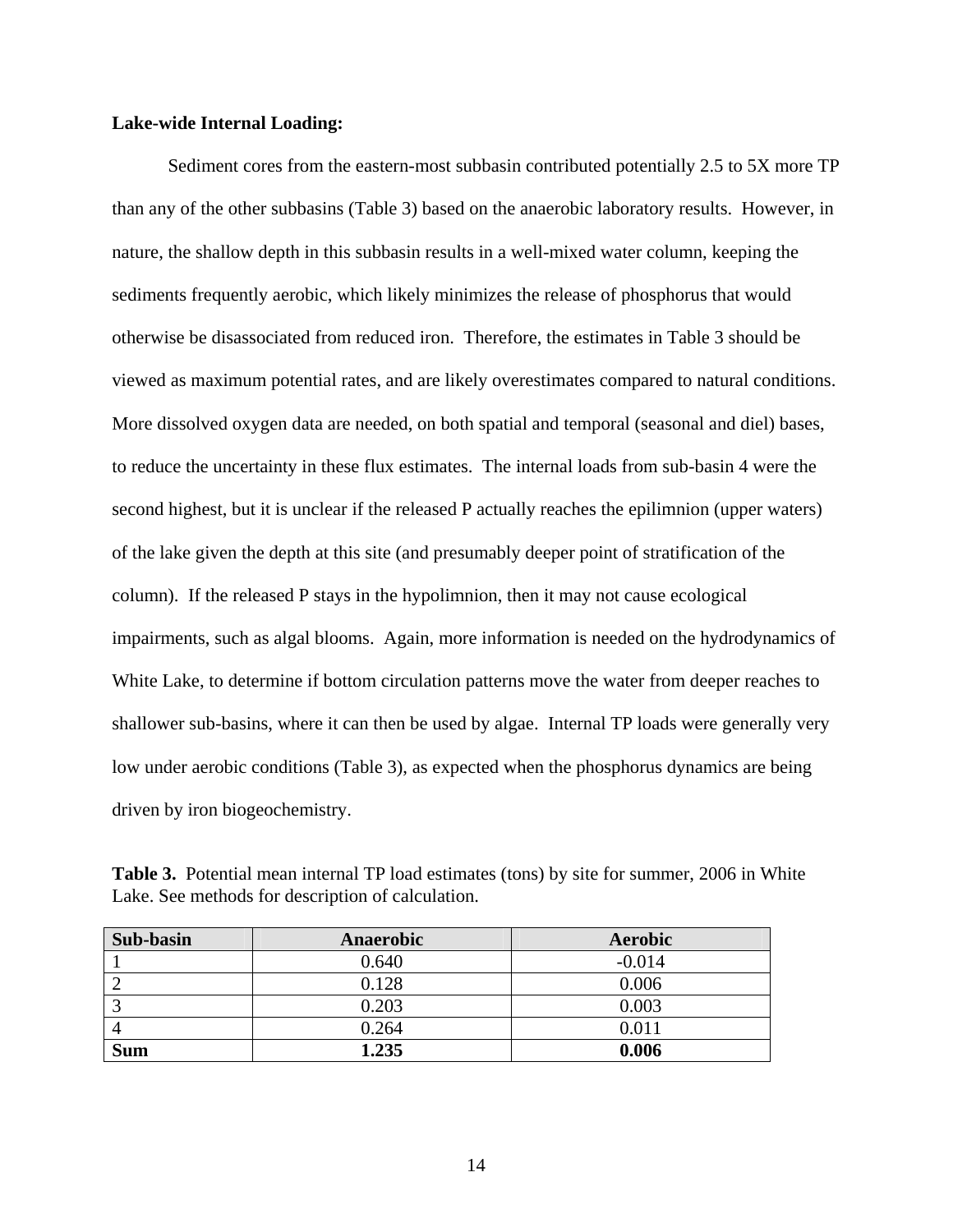# **Internal vs. External Loading Analysis:**

 In a separate analysis conducted by Dr. Mark Luttenton of AWRI-GVSU, estimates of external TP loads were made for the White River and minor tributaries flowing directly into White Lake (13.05 tons/yr), as well as groundwater (based on well data from both south and north sides of White Lake: 2.43 tons/yr). Results from this current study revealed a potential internal TP load of 1.24 tons/yr. Summing all these sources resulted in a total potential TP load of 16.72 tons/yr. Based on these data, internal loading of TP accounts for ~ 7.4% of the total TP load entering White Lake (Table 4).

**Table 4.** Internal and external TP load estimates (tons/yr).

| <b>Potential Internal TP load</b> | <b>External TP load</b> | Internal load (% of total) |
|-----------------------------------|-------------------------|----------------------------|
| 1.24                              | 15.48                   | 7.4%                       |

# **DISCUSSION**

 Internal P loading can be a significant source of nutrients in shallow, eutrophic lakes, and can result in serious impairment to water quality (Welch and Cooke 1995, 1999; Steinman et al. 1999, 2004; Søndergaard et al. 2001; Nürnberg and LaZerte 2004). This process has both ecological and societal implications; internal loading rates can be sufficiently great that reductions in external loading fail to improve water quality. If these reductions in external loading require the investment of money and create expectations of success, the resulting disappointment (or worse) from stakeholders at the failure to improve lake conditions can set back future restoration activities and harm the reputation and credibility of natural resource managers.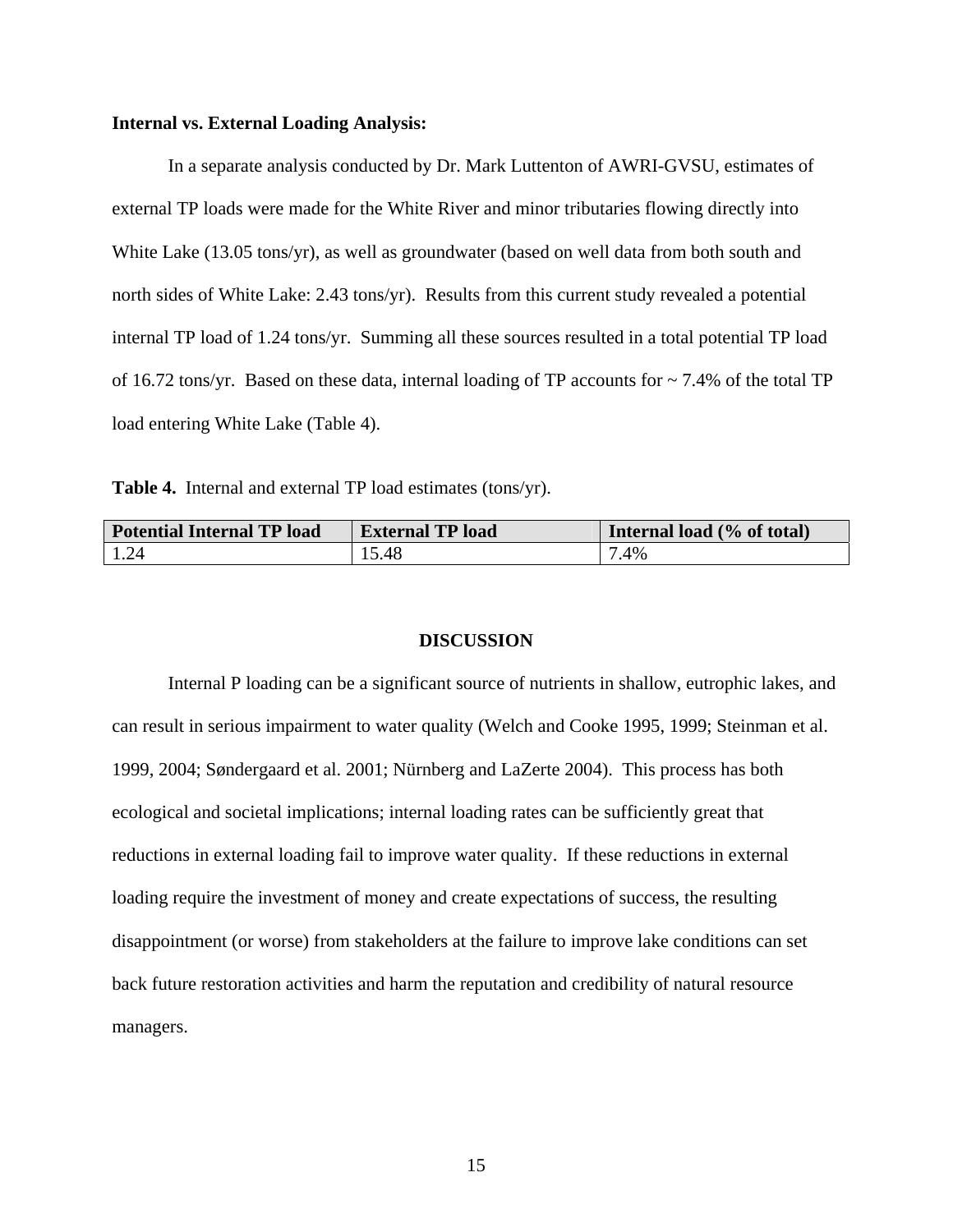Water column TP concentrations were lower in White Lake compared to other local lakes. TP levels measured near the water surface in White Lake were 20 to 30 µg/L, compared to summer surface concentrations of 30 to 60 µg/L in Mona Lake (Steinman et al. submitted), and 60 to 120 µg/L in Spring Lake (Steinman et al. 2004). However, near-bottom TP concentrations in White Lake were similar to those measured in the other lakes; levels ranged from 20 to 420 µg/L in White Lake (although only one of the 4 sites had severely elevated concentrations), whereas near-bottom TP levels were 30 to 420 µg/L in Mona Lake and 40 to 80 µg/L in Spring Lake.

 The summer TP release rates from White Lake under anaerobic conditions (1.6-7.8 mg P  $m^{-2}$  d<sup>-1</sup>) were in the same general range as those measured in mesotrophic systems ( $\sim$ 3 to 7 mg  $m^{-2}$  d<sup>-1</sup>; Nürnberg and LaZerte 2004). However, these release rates are lower than what we have measured in other phosphorus-impacted lakes (Table 5). For example, median summer TP release rates from Spring Lake and Mona Lake were ~2 to 5X greater than the measured rates in White Lake. The overall amount of TP potentially released from sediments in White Lake during the summer (1.24 tons) is very similar to the summer estimates in Mona Lake (1.09 tons) but is considerably less than the estimate in Spring Lake (2.7 to 6.4 tons). The Spring Lake estimate is inflated slightly because it also includes spring internal loading, but those fluxes were very small compared to the summer (Steinman et al. 2004).

Table 5. Comparison of mean TP release rates (mg P m<sup>-2</sup> d<sup>-1</sup>) from coastal west Michigan lakes under anaerobic conditions.

| Lake               | Date of Core    | Minimum      | Maximum             | <b>Median Release</b> |
|--------------------|-----------------|--------------|---------------------|-----------------------|
|                    | Collection      | Release Rate | <b>Release Rate</b> | Rate                  |
| White Lake         | June, 2006      | 1.55         | 7.78                | 2.84                  |
| <b>Spring Lake</b> | June-July, 2003 | 1.64         | 29.54               | 12.50                 |
| Mona Lake          | July, 2004      | 5.38         | 13.63               | 9.64                  |
| Mona Lake          | June, 2005      | 3.19         | 5.57                | 4.51                  |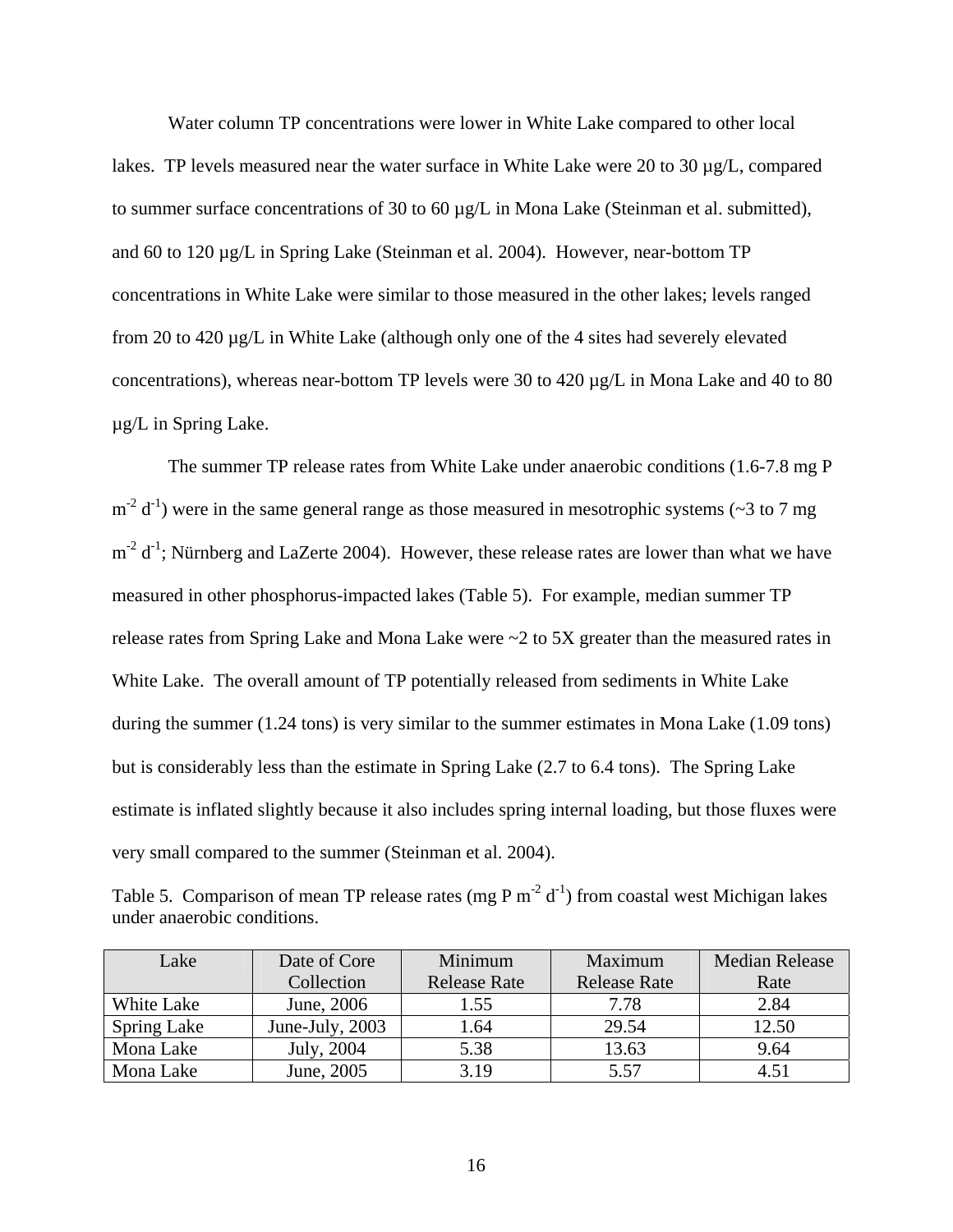The lower TP release rates in White Lake also result in internal loading accounting for a much lower percentage of total TP load in White Lake compared to either Mona or Spring Lakes. Internal loading during summer months was estimated to account for 55 – 67% of the total TP load in Spring Lake (Steinman et al. 2004) and 67 – 85% of the total TP load in Mona Lake (Steinman et al. submitted), whereas it accounted for only ~7% of the total TP load in White Lake. Furthermore, the 7% value may be an overestimate, as external load estimates included only minimal storm event sampling (M. Luttenton, pers. comm.), when most of the nutrients are transported downstream.

 Several reasons could account for the lower TP release rates in White Lake. First, the total phosphorus sediment concentrations are lower than in Mona and Spring Lakes. This suggests that there may be less phosphorus available for internal loading to the water column in White Lake. However, TP can be a poor predictor of internal loading because it includes both highly mobile and immobile phosphorus fractions. Analyzing the sediment by different fractions allows one to determine the relative abundance of mobile vs immobile phosphorus. The NaOHextractable SRP fraction measures a relatively mobile phosphorus fraction: the Al- and Fe-bound phosphorus that can become soluble under anoxic conditions. In contrast, the HCl-extractable SRP fraction measures a relatively stable phosphorus fraction: the Ca- and Mg-bound phosphorus.

The mean NaOH-extractable SRP fraction in White Lake sediment was  $\sim$  4 the amount in Spring Lake (3.14 mg/L vs 6.75 mg/L, respectively) and about the same as Sites 1, 2, and 4 in Mona Lake (2.9 mg/L) but considerably lower than the amount at Site 3 in Mona Lake (49 mg/L). The mean concentration of the less mobile HCl-extractable SRP fraction in White Lake sediment was  $\sim$ <sup>1</sup>/4 the amount in Spring Lake (10.2 vs 13.9 mg/L, respectively) and a bit greater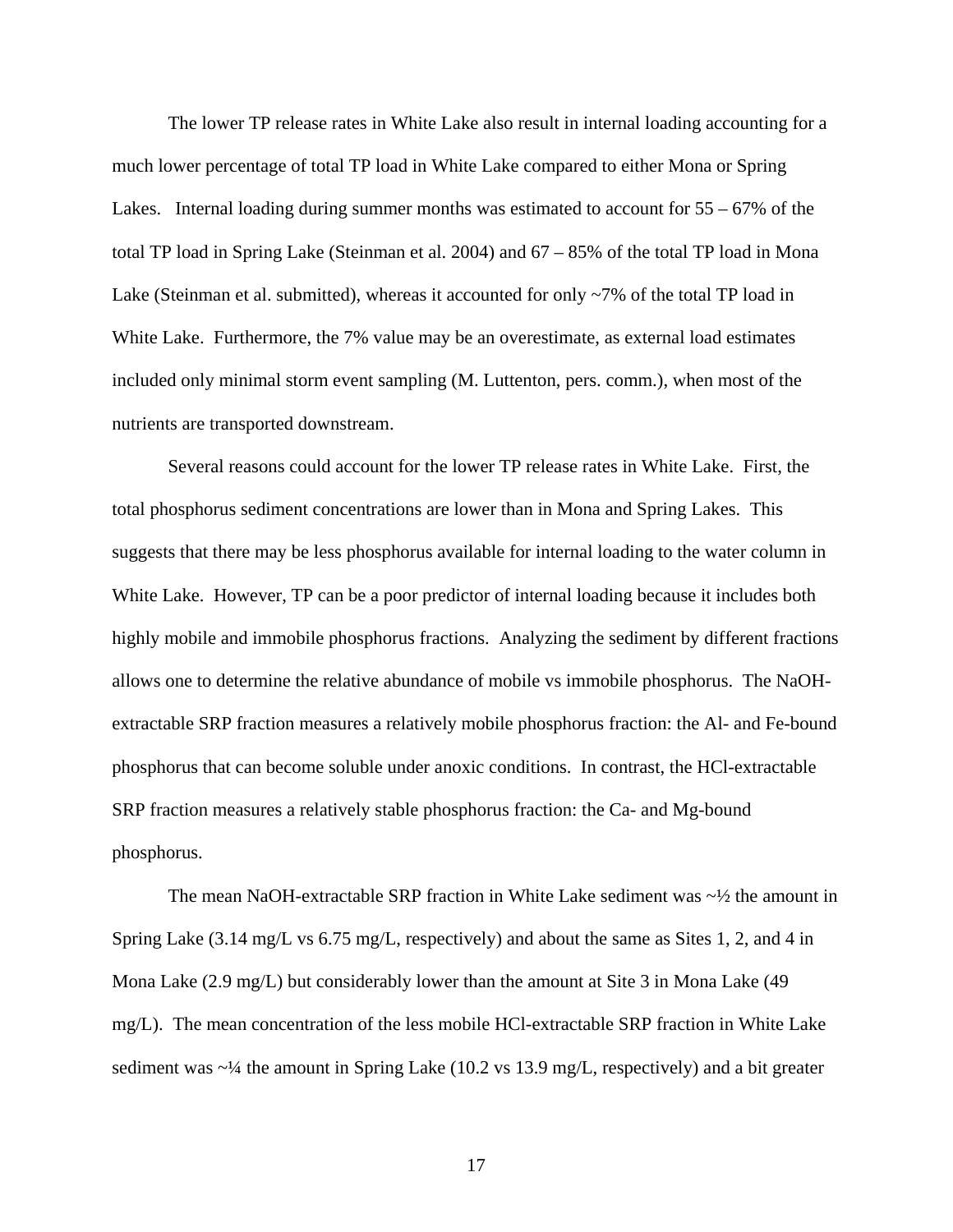than at Sites 1, 2, and 4 in Mona Lake (8.9 mg/L) but again, considerably less than at Mona Lake Site 3 (63 mg/L). These data suggest that the lower levels of mobile P in White Lake sediments account, at least in part, for the lower internal P loading rates in this system.

 Second, the morphometry of White Lake is very different than Mona or Spring Lakes; White Lake is deeper than the other two, so even if P flux was occurring from the sediments to the water column during periods of low DO, it is unclear how much of that P would make its way from the hypolimnion to the epilimnion, where the algae could take advantage of it. A better understanding of White Lake's hydrodynamics is needed, to know if water currents in the hypolimnion may transport P-rich bottom water from the deep sites in the western basins toward shallow sites in the eastern basin, or if this P-rich water flows out into Lake Michigan.

 Our analyses included several assumptions that also need caveats. It was assumed that release rates from sediments in the core tubes were representative of sediments and conditions in White Lake. Our sampling strategy was designed to cover as much of the geographic range in White Lake as possible, given the study's constraints. However, there is likely considerable sediment variation within each sub-basin; sampling only one site per sub-basin does not allow us to estimate the importance of this variation. In addition, internal loading varies on an annual basis (Steinman et al. submitted); our analysis in summer 2006 should be viewed as a snapshot, and not as definitive.

 The second assumption was that the incubation conditions were representative of natural conditions. Although the laboratory conditions mimicked the ambient temperature and light regime, clearly the hydrodynamics were altered. It is likely that the laboratory set-up for the anaerobic water column represented an optimal situation for release of P (constant anaerobic conditions) compared to natural conditions. Hence, our estimates of internal loading are likely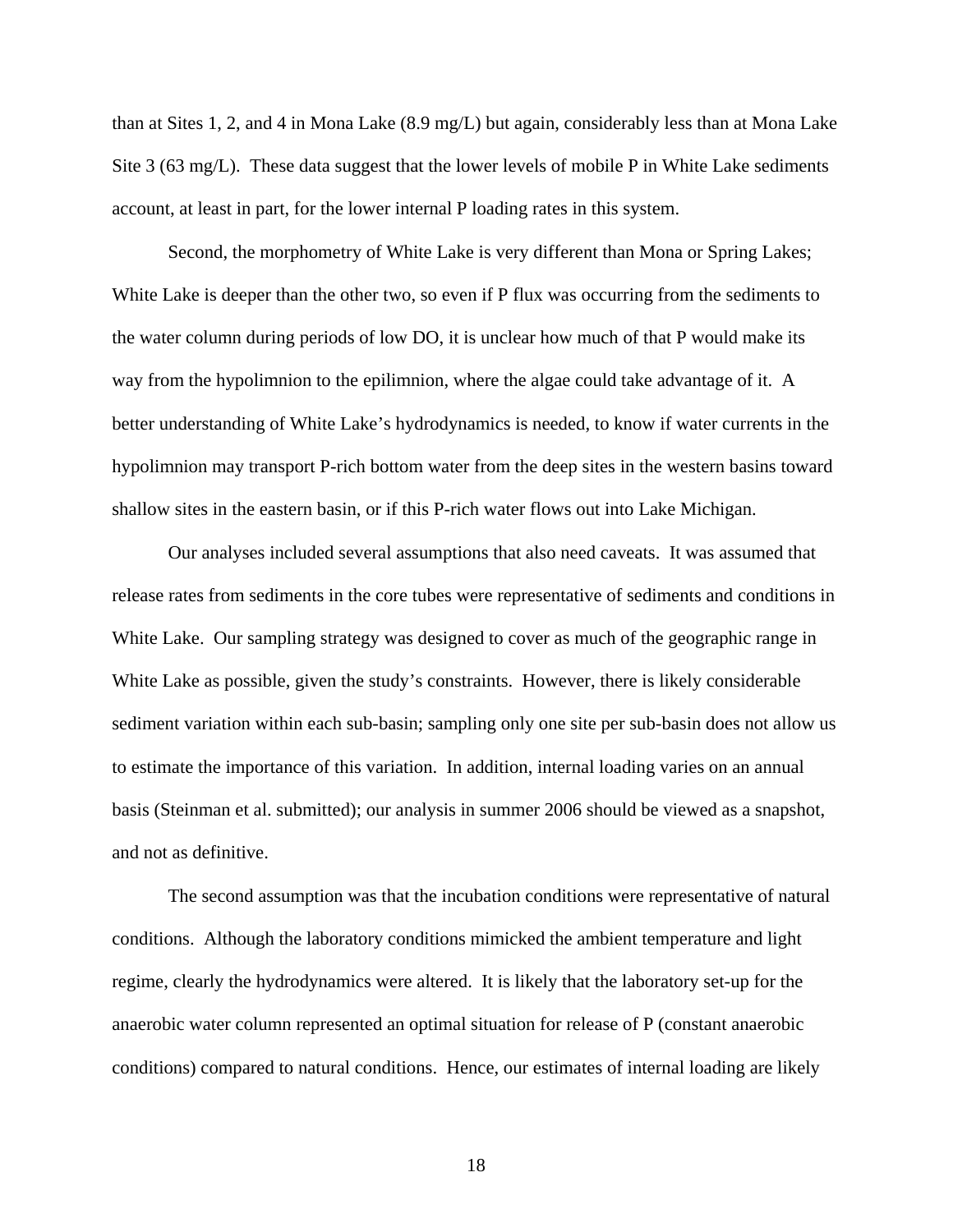higher than what is occurring in nature. However, because our measurements only cover one season, the estimated internal load of 1.24 tons in White Lake probably underestimates the true annual load.

 Even taking these caveats into account, the P release rates measured under anaerobic conditions indicate that internal loading is a distinct and measurable phenomenon in White Lake, albeit a relatively minor source overall of P to White Lake. Its relative importance to the overall phosphorus budget in White Lake is much less than in other regional drowned-river mouth lakes, such as Mona and Spring Lakes, which have much greater developmental pressures along their shorelines. While internal P loading should not be ignored as a source of phosphorus to White Lake, it is recommended that management strategies, at least initially, should focus on external loads (e.g. riparian buffer strips, on-farm comprehensive nutrient management plans, stormwater retention areas, and constructed wetlands/detention areas), which likely will have the greatest influence on reducing phosphorus loads to White Lake.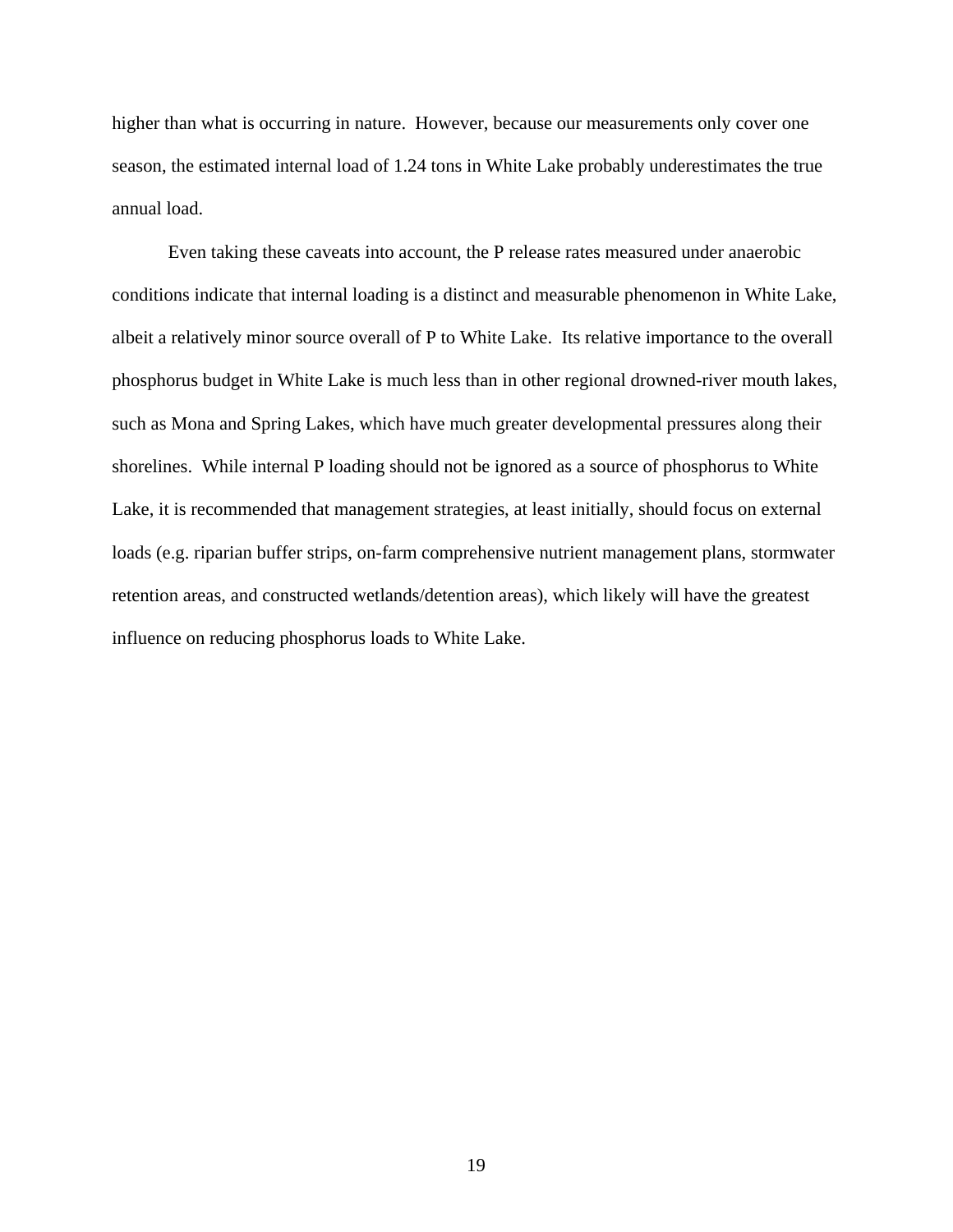# **ACKNOWLEDGEMENTS**

We are grateful to Brian Scull, Jennifer Cymbola, and Kelly Wessell for their help with field sampling, Jennifer Cymbola who also assisted with laboratory sampling, and Gail Smythe for assistance with laboratory analysis. Mark Luttenton graciously shared his external phosphorus loading data with us. We are grateful to Jim Duncan, Dave Farhat, and GVSU for helping to fund this project.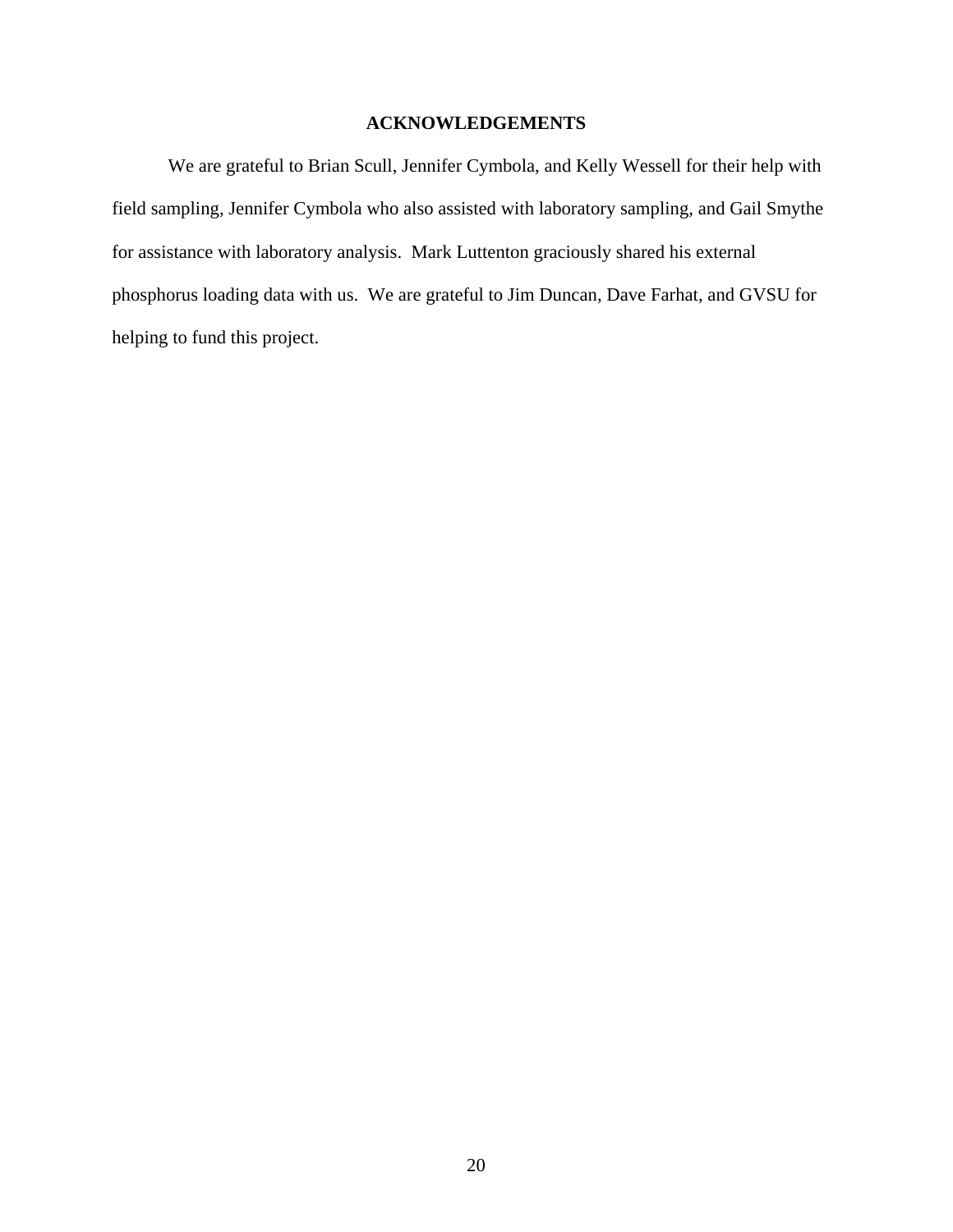### **REFERENCES**

- Boström, B., M. Janson, and C. Forsberg. 1982. Phosphorus release from lake sediments. Arch. Hydrobiol. Beih. Ergebn. Limnol. 18: 5-59.
- Fisher, M.M., M. Brenner, and K.R. Reddy. 1992. A simple, inexpensive piston corer for collecting undisturbed sediment/water interface profiles. J. Paleolimnol. 7:157-161.
- Freedman, P. L., R. P. Canale, and M. T. Auer. 1979. Applicability of land treatment of wastewater in the Great Lakes area basin: Impact of wastewater diversion, spray irrigation on water quality in the Muskegon County, Michigan, lakes. U.S. EPA Report, EPA-905/9-79-006-A.
- Luttenton, M. 1996. Distribution and abundance of aquatic macrophytes in White Lake. Project Report, submitted to, Muskegon County Soil Conservation District.
- Moore, P.A., K.R. Reddy, and M.M. Fisher. 1998. Phosphorus flux between sediment and overlying water in Lake Okeechobee, Florida: spatial and temporal variations. J. Environ. Qual. 27: 1428-1439.
- Moore, P.A., and K. R. Reddy. 1994. Role of Eh and pH on phosphorus geochemistry in sediments of Lake Okeechobee, Florida. J. Environ. Qual. 23: 955-964.
- Nürnberg, G.K., and B.D. LaZerte. 2004. Modeling the effect of development on internal phosphorus load in nutrient-poor lakes. Water Resour. Res. 40:W01105, doi:10.1029/2003WR002410.
- Paul, M.J., and Meyer, J.L. 2001. Streams in the urban landscape. Annu. Rev. Ecol. Syst. 32: 333-365.
- RAP 1995. White Lake Area of Concern Remedial Action Plan: 1995 Update. Public Sector Consultants.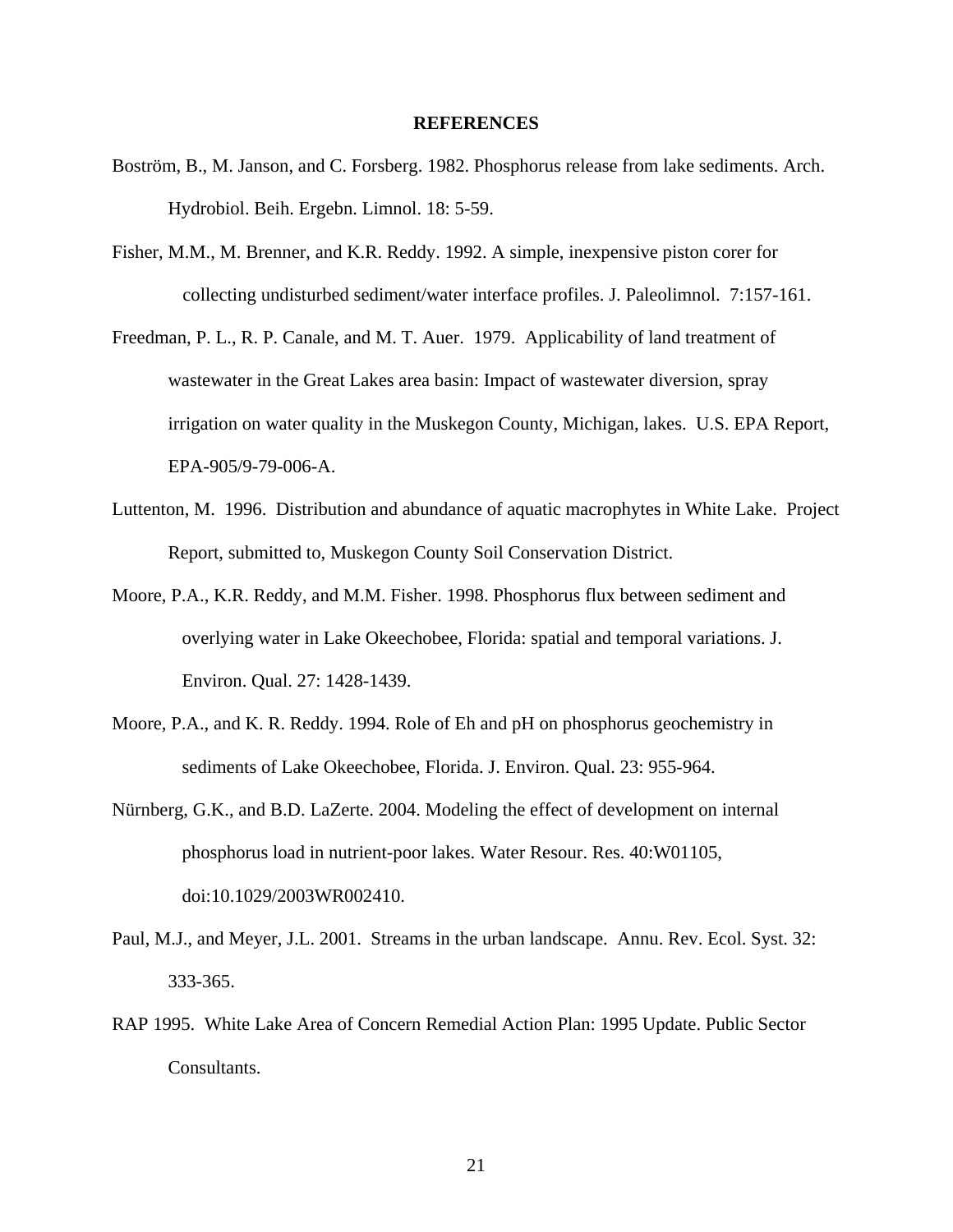- Søndergaard, M., J.P. Jensen, and E. Jeppesen. 2001. Retention and internal loading of phosphorus in shallow, eutrophic lakes. TheScientificWorld 1: 427–442.
- Steinman, A.D., X. Chu, and M. Ogdahl. Submitted. Spatial and temporal variability of internal and external phosphorus loads in an urbanized watershed. Limnology and Oceanography.
- Steinman, A.D., K.E., Havens, N.G. Aumen, R.T. James, K.-R. Jin, J. Zhang, and B. Rosen. 1999. Phosphorus in Lake Okeechobee: sources, sinks, and strategies. p. 527-544. *In* K.R. Reddy, G.A. O'Connor, and C.L. Schelske (ed.) Phosphorus Biogeochemistry of Subtropical Ecosystems: Florida as a case example. CRC/Lewis Publ., New York.
- Steinman, A.D., R. Rediske, and K.R. Reddy. 2004. The reduction of internal phosphorus loading using alum in Spring Lake, Michigan. J. Environ. Qual. 33: 2040-2048.
- Steinman, A.D., R. Rediske, X. Chu, R. Denning, L. Nemeth, D. Uzarski, B. Biddanda, and M. Luttenton. 2006. An environmental assessment of an impacted, urbanized watershed: the Mona Lake Watershed, Michigan. Arch. Hydrobiol. 166: 117-144.
- Steinman, A.D. and B.H. Rosen. 2000. Lotic-lentic linkages associated with Lake Okeechobee, Florida. J. N. Am. Benth. Soc. 19: 733-741.
- U.S. EPA. (United States Environmental Protection Agency). 1983. Methods for Chemical Analysis of Water and Wastes. Washington, D.C., USA.
- Walsh, C.J., A.H. Roy, J.W. Feminella, P.D. Cottingham, P.M. Groffman, and R.P. Morgan, II. 2005. The urban stream syndrome: current knowledge and the search for a cure. J. N. Am. Benthol. Soc. 24: 706-723.
- Welch, E.B., and G.D. Cooke. 1995. Internal phosphorus loading in shallow lakes: importance and control. Lake Reserv. Manage. 11: 273-281.